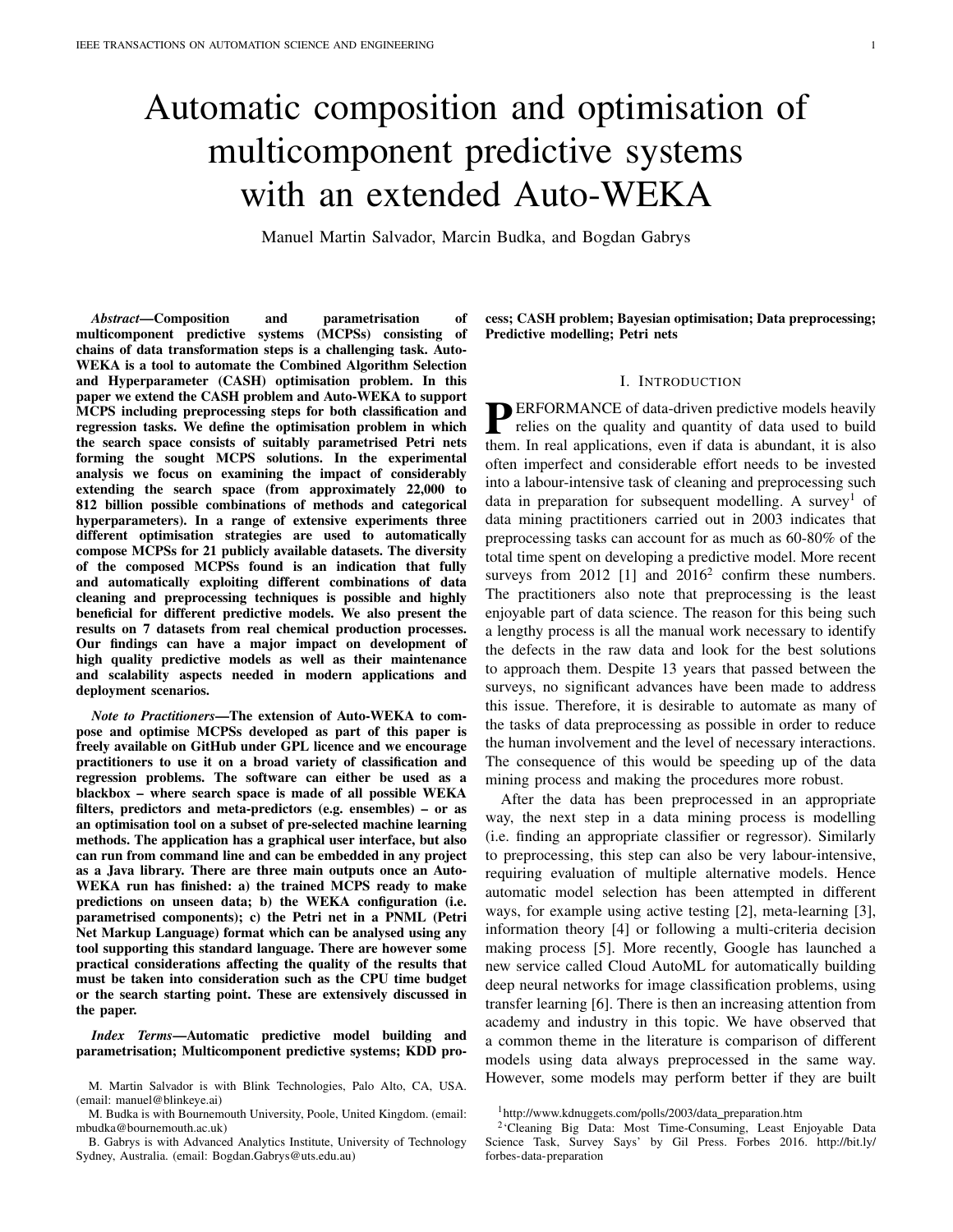using data specifically preprocessed with a particular model type in mind. In addition, hyperparameters play an important role in most of the models, and setting them manually is time-consuming mainly for two reasons: (1) there are typically multiple hyperparameters which can take many values (with an extreme case being continuous hyperparameters), and (2) they are validated using cross-validation (CV).

In many scenarios one needs to sequentially apply multiple preprocessing methods to the data (e.g. outlier detection ! missing value imputation / dimensionality reduction), effectively forming a preprocessing chain. Data-driven workflows have been used to guide data processing in a variety of fields. Some examples are astronomy [7], biology [8], clinical research [9], archive scanning [10], telecommunications [11], banking [12] and process industry [13], to name a few. The common methodology in all these fields consists of following a number of steps to prepare a dataset for data mining. In the field of predictive modelling, the workflow resulting from connecting different methods is known as a Multi-Component Predictive System (MCPS) [14], [15]. At the moment, tools like WEKA<sup>3</sup>, RapidMiner<sup>4</sup> or Knime<sup>5</sup> allow to create and run MCPSs including a large variety of operators.

The motivation for automating composition of MCPS is twofold. In the first instance, it will help to reduce the amount of time spent on the most labour-intensive activities related to predictive modelling, and therefore allow to dedicate human expertise to other tasks. The second motivation is to achieve better results than a human expert could, given a limited amount of time. The number of possible methods and hyperparameter combinations increases exponentially with the number of components in an MCPS and in majority of cases it is not computationally feasible to evaluate all of them. Therefore it makes sense to approach preprocessing, model selection and hyperparameter optimisation problems jointly.

The Combined Algorithm Selection and Hyperparameter optimisation (CASH) problem presented in [16] consists of finding the best combination of learning algorithm A and hyperparameters that optimise an objective function (e.g. Eq. 1 minimises the  $k$ -fold cross-validation error) for a given dataset  $D$ . Formally, CASH problem is given by

$$
A = \underset{A^{(j)} \, 2A \, ; \, 2}{\arg \min} \frac{1}{k} \sum_{i=1}^{k} L(A^{(j)}; D_{train}^{(i)}; D_{valid}^{(i)}) \tag{1}
$$

where  $A = fA^{(1)}$ ; :::;  $A^{(k)}g$  is a set of algorithms with associated hyperparameter spaces  $(1)$ ; :::;  $(k)$ . The loss function  $\angle$  takes as arguments an algorithm configuration A (i.e. an instance of a learning algorithm and hyperparameters), a training set  $D_{train}$  and a validation set  $D_{valid}$ .

In this paper we extend the CASH problem to support MCPSs, i.e. joint optimisation of predictive models (classifiers and regressors) and preprocessing chains. We embrace the representation of MCPS as Petri nets which we proposed in [15] and thus

$$
= (P; T; F) \tag{2}
$$

<sup>3</sup>http://weka.sourceforge.net



Fig. 1. Multicomponent predictive system with a single transition

In our previous work [17] we presented the first approach for hyperparameter optimisation of WEKA classifiers that modify their inner data preprocessing behaviour by recursively expanding the search space constructed by Auto-WEKA (a tool for solving the CASH problem defined by WEKA algorithms and hyperparameters). In this paper we present a further development of Auto-WEKA to support any combination of preprocessing methods (known as WEKA filters). This leads to significantly enlarging the search space of the CASH problem and automating the composition and optimisation of such complex MCPSs.

The paper is organised as follows. The next section reviews previous work in automating the CASH problem and highlights the available software. Section III extends CASH problem to MCPSs and describes the challenges related to automation of their composition. In Section III-A, our contributions to Auto-WEKA software, now allowing to create and optimise arbitrary chains of preprocessing steps followed by a predictive model, are presented. The methodology used to automate MCPS composition is discussed in Section IV followed by the results of extensive experimental analysis in Section V. In Section VI, we present the results of applying this approach to real datasets from the process industry. Finally, the paper concludes in Section VII.

#### II. BAYESIAN OPTIMISATION STRATEGIES

The CASH problem as shown in Eq. 1 can be approached in different ways. One example is a grid search, i.e. an exhaustive search over all the possible combinations of discretized parameters. Such technique can however be computationally prohibitive in large search spaces or with big datasets. A simpler mechanism like random search, where the search space is randomly explored in a limited amount of time, has been shown to be more effective in high-dimensional spaces [18].

A promising approach gaining popularity in the recent years is based on a Bayesian optimization framework [19], [20]. This approach – outlined in Algorithm  $1 - \text{aims to find}$ 

$$
= \underset{2}{\text{argmin}} L(\ \ /D_{train}/D_{test}) \tag{3}
$$

that globally minimises the loss function  $\mathcal{L}$ . It assumes that the posterior distribution  $p(L / R_{1:n})$  can be estimated by the likelihood function  $p(R_{1:n} \nvert \nvert)$  and the prior distribution  $p(\nvert \nvert)$ using Bayes' theorem

$$
p(\perp j R_{1:n}) \nearrow p(R_{1:n} j \perp) p(\perp) \tag{4}
$$

<sup>4</sup>https://rapidminer.com

<sup>5</sup>https://www.knime.org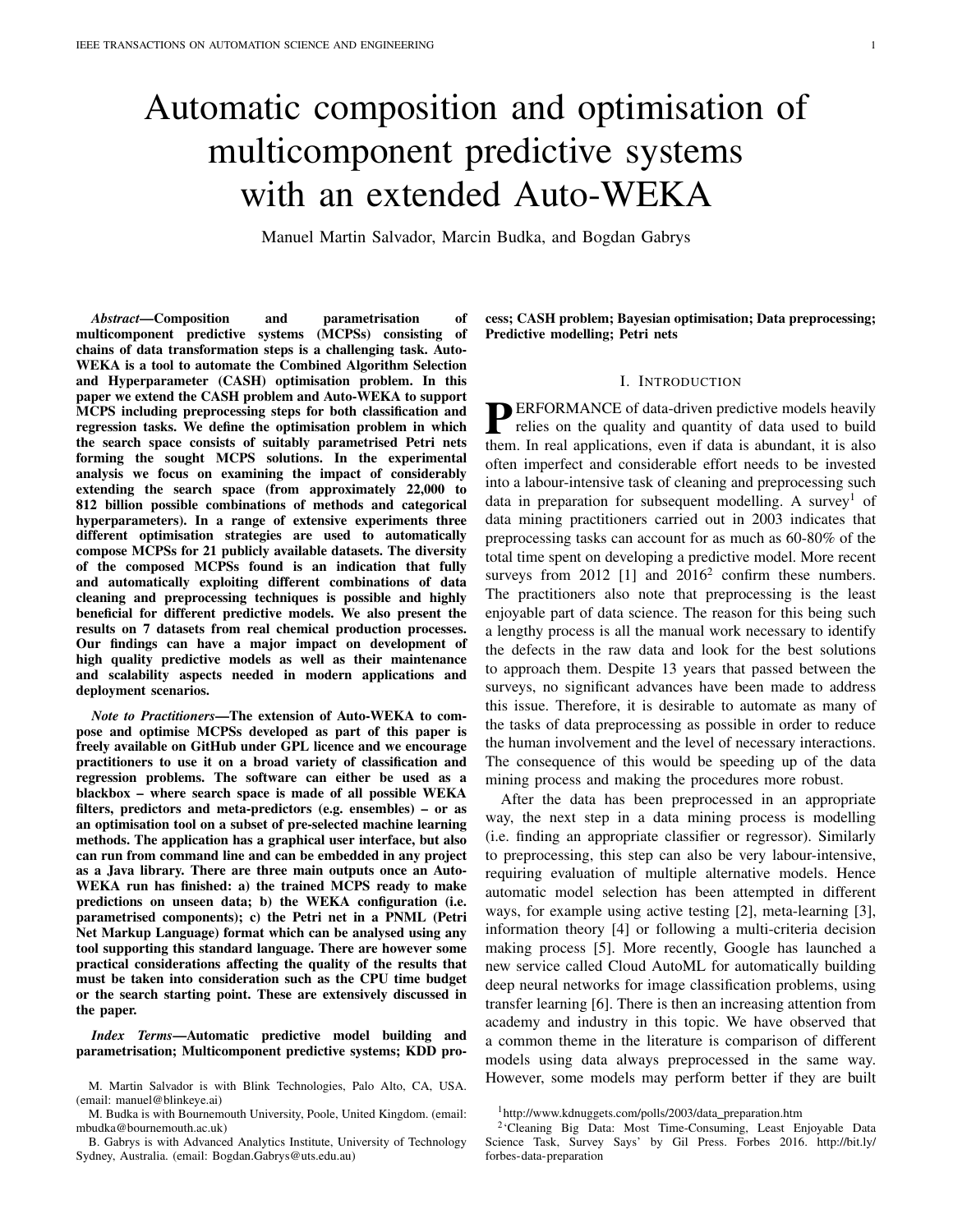where  $R_{1:n} = f(\frac{1}{c_1}; \frac{c_1}{r_1}; \dots; (\frac{1}{n}; \frac{c_n}{r_n})g$  is the set of run configurations and its associated costs. Since evaluating the loss function is costly, an acquisition function  $p(L)$ : ! R quantifying the utility of an evaluation is used instead as a cheaper alternative. This function has an inherent tradeoff between exploration (where there is more uncertainty) and exploitation (where the cost is expected to be low). There are different types of acquisition functions based on the likelihood of improvement [21], the upper confidence bound criterion [22], or information gain [23].

| <b>Algorithm 1</b> Bayesian optimisation                      |
|---------------------------------------------------------------|
| 1: for $n = 1/2$ ;  do                                        |
| $n+1$ = argmax ()<br>select most promising<br>2:              |
| configuration                                                 |
| 3: $C_{n+1} = L(n+1)D_{train}/D_{test}$<br>. compute cost     |
| 4: $R_{n+1} = fR_{n} / (n+1)C_{n+1}g$<br>. update list of run |
| configurations                                                |
| 5: update $p(L/R_{1:n+1})$                                    |
| $6:$ end for                                                  |

In particular, Sequential Model-Based Optimization (SMBO) [24] is a Bayesian optimisation framework that incrementally builds a regression model – known as surrogate model – using instances from  $R$ . Then, such model is used to predict the performance of promising candidate configurations. The selection of promising configurations is guided by an acquisition function :  $\angle$  R. A function that has been shown to work well in SMBO framework [25] is the expected improvement (EI) [26] given by

$$
(\ jR_n) = \mathbb{E} [I(\ )] = \mathbb{E} [max \mathcal{D}/c_{min} \ c \ g] \qquad (5)
$$

where  $c_{min}$  is the cost of the best configuration found so far. The advantage of this function is that it can be evaluated without computing the loss function for each (i.e. running the configuration) since  $c$  can be estimated using . A common technique to select the next promising configuration consists of evaluating EI for thousands of random samples and then returning the best one [24]. Algorithm 2 shows the SMBO procedure that returns the best configuration found  $_{min}$  (also known as 'incumbent').

|    | <b>Algorithm 2</b> Sequential Model-Based Optimisation          |
|----|-----------------------------------------------------------------|
|    | 1: $_{min}$ = initial configuration (usually random sample from |
|    |                                                                 |
|    | 2: $R = f[$ min; $L[$ min; $D]g$<br>initialise set of run       |
|    | configurations and associated costs                             |
|    | $3:$ repeat                                                     |
| 4: | $=$ F itModel(R)                                                |
| 5: | $=$ FindNextConfiguration( ; ; $_{min}$ ; )                     |
| 6: | $c = \perp ( \div D)$<br>. compute cost                         |
|    | 7: $R:add([c])$ update list of run configurations               |
| 8: | $_{min}$ = argmin c j[ ; c ] 2 R<br>. update best               |
|    | configuration found                                             |
|    | 9: <b>until</b> budget exhausted                                |
|    | $10.$ notum $\blacksquare$                                      |

10: **return** <sub>min</sub>

Some hyperparameters influence the optimisation problem conditionally, i.e. only when some other hyperparameters take certain values. For example Gaussian kernel width in Support Vector Machine (SVM) is only relevant if SVM is using Gaussian kernels in the first place. Search spaces containing this type of hyperparameters are known as conditional spaces [20].

The ability of SMBO methods to work in conditional spaces is given by the surrogate model they use: models like Random Forests or the Tree Parzen Estimator (TPE) support conditional attributes. A successful SMBO approach using random forests is SMAC (Sequential Model-based Algorithm Configuration by [24]) where an ensemble of decision trees makes it possible to model conditional variables. Another state-ofthe-art approach uses TPE [27], where a graph-structured model matches the conditional structure of the search space. Other SMBO approaches use Gaussian processes as surrogate models (e.g. [28]). However, they cannot work in conditional spaces because standard kernels are not defined over variablelength spaces [20] and therefore are not used in this paper.

Currently available software tools supporting SMBO methods are listed in Table I. It should be noted however, that to the best of our knowledge, there are no comprehensive studies or tools<sup>6</sup> which would tackle the problem of flexible composition of many data preprocessing steps (e.g. data cleaning, feature selection, data transformation) and their simultaneous parametric optimisation, which is one of the key issues addressed in this paper.

# III. AUTOMATING MCPS COMPOSITION

Building an MCPS is typically an iterative, labour and knowledge intensive process. Despite a substantial body of research in the area of automated and assisted MCPS creation and optimisation (see e.g. [30] for a survey), a reliable fully automated approach still does not exist.

To accommodate the definition of MCPS into a CASH problem we generalise  $A$  from Eq. 1 to be a set of MCPSs  $= f^{(1)}$ ; (2); :::g rather than individual algorithms. Hence each MCPS  $(j) = (P; T; F)^{(j)}$  has now a hyperparameter space  $(y)$ , which is a concatenation of the hyperparameter spaces of all its transitions T. The CASH problem is now concerned with finding  $(P, T, F)$  such as:

$$
\underset{(P:T;F)^{(j)} \geq j}{\arg \min} \frac{1}{k} \sum_{i=1}^{k} L((P;T;F)^{(j)}; D_{train}^{(i)}, D_{valid}^{(i)})
$$
\n(6)

The main reason for MCPS composition being a challenging problem is the computational power and time needed to explore high dimensional search spaces. To begin with, an undetermined number of components can make the workflow very simple (see Figure 2) or very complex (see Figure 3). Secondly, the order in which the nodes should be connected is unknown a priori. Also, even transitions belonging to the same category (e.g. missing value imputation) can vary widely in terms of the number and type of hyperparameters

<sup>&</sup>lt;sup>6</sup>At the moment of writing this paper there were none, but some new tools have appeared in the meantime (see e.g. TPOT [29] https://github.com/ EpistasisLab/tpot and DataRobot https://www.datarobot.com).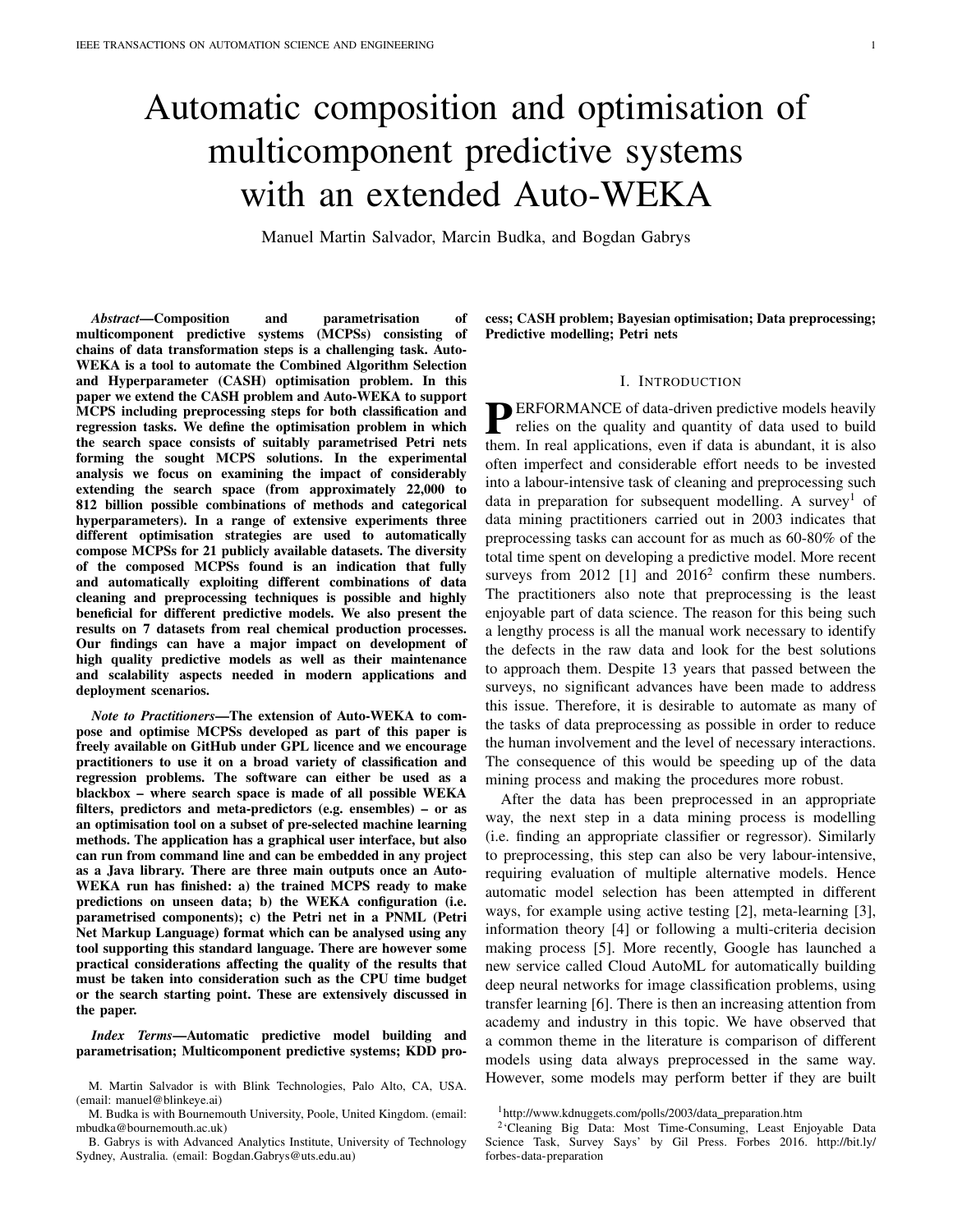TABLE I POPULAR OPEN-SOURCE TOOLS SUPPORTING SMBO METHODS

| <b>Name</b>     | Surrogate model       | Language      | URL                                          |
|-----------------|-----------------------|---------------|----------------------------------------------|
| <b>SMAC</b>     | Random forest         | Java          | http://www.cs.ubc.ca/labs/beta/Projects/SMAC |
| Hyperopt        | Tree Parzen estimator | Python        | https://github.com/hyperopt/hyperopt         |
| Spearmint       | Gaussian process      | Python        | https://github.com/HIPS/Spearmint            |
| <b>Bayesopt</b> | Gaussian process      | $C++$         | https://bitbucket.org/rmcantin/bayesopt      |
| PvBO            | Gaussian process      | Python        | https://github.com/mwhoffman/pybo            |
| <b>MOE</b>      | Gaussian process      | Python $/C++$ | https://github.com/Yelp/MOE                  |
| Scikit-Optimize | Various               | Python        | https://scikit-optimize.github.io            |
| Auto-WEKA*      | SMAC, TPE             | Java          | https://github.com/automl/autoweka           |
| Auto-Sklearn*   | SMAC                  | Python        | https://github.com/automl/auto-sklearn       |

\* Toolkits for automating algorithm selection in WEKA and Scikit-learn, respectively.



Fig. 2. Example of a simple MCPS

Fig. 3. Example of a complex MCPS

minima.





Fig. 4. MCPS training and testing process

to-evaluate models [33]). However, this study investigates the impact of extending the search space, not by including more predictive models, but considering preprocessing methods instead. Nonetheless, some constrains are applied like limiting the number and order of components which will be explained in Section IV.

We use the predictive performance as a sole optimisation objective as shown in Eq. 6, noting however, that some problems may require to optimise several objectives at the same time (e.g. error rate, model complexity and runtime [34]). In this paper we use our extended Auto-WEKA version – described in the next section – which supports automatic composition and optimisation of MCPSs with WEKA filters and predictive models as components.

The size of the search space (i.e.  $j$  ) can be reduced by applying a range of constraints like limiting the number of components, restricting the list of methods using metalearning [31], prior knowledge [32] or surrogates (i.e. cheap-

(e.g. continuous, categorical or conditional), with defining of a viable range for each of the hyperparameters being an additional problem in itself. This complexity makes techniques like grid search not feasible. Even 'intelligent' strategies can struggle with exploration because the high dimensional search space is likely to be plagued with a multitude of bad local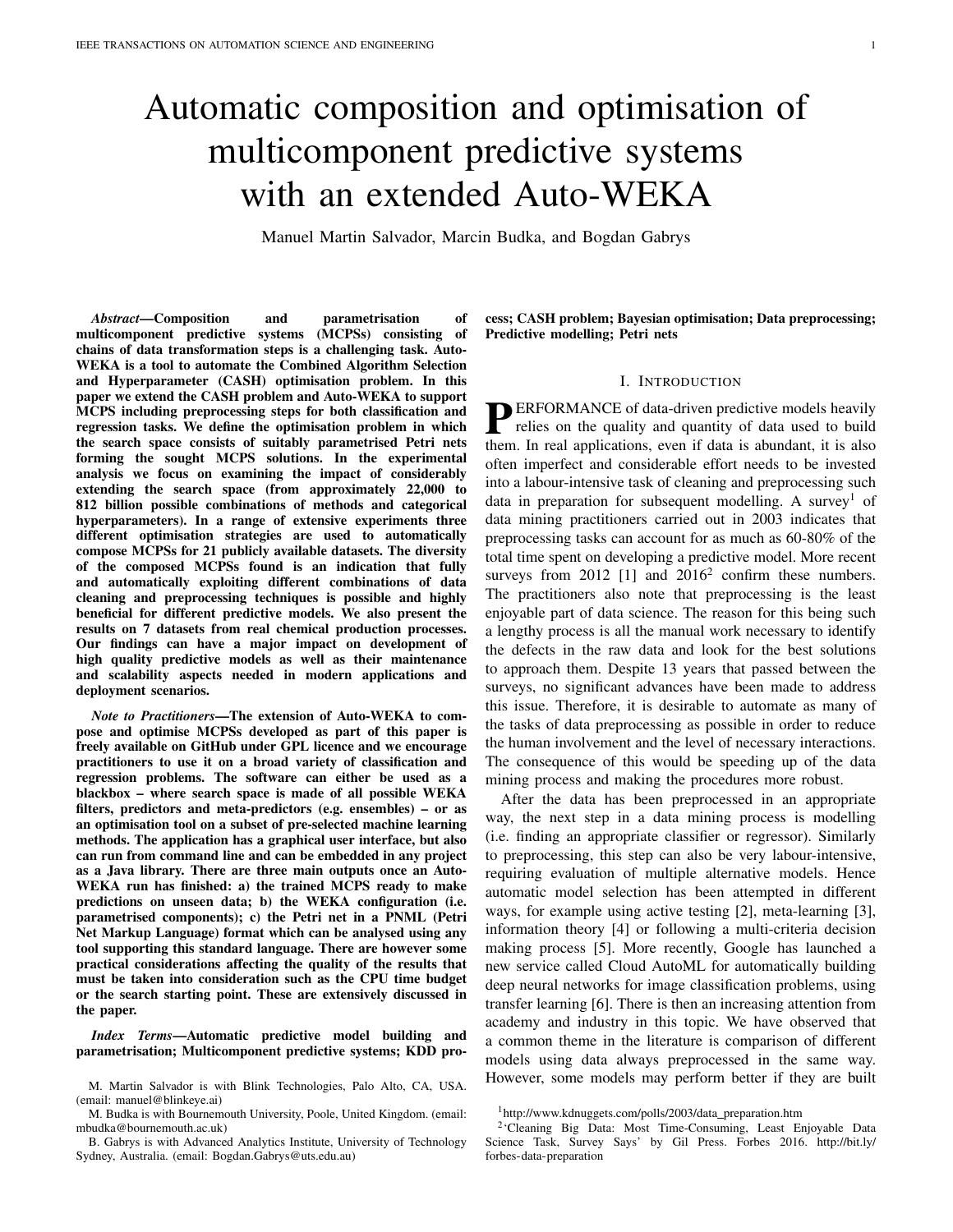# *A. Extension and generalisation of Auto-WEKA*

Auto-WEKA is a software developed by Thornton et al. [16] which allows algorithm selection and hyperparameter optimisation both in regression and classification problems.

In this work we have extended Auto-WEKA to support MCPSs. This leads to an increasing of the search space from 21,560 up to 812 billion possible solutions as seen in Table II and further discussed in Section IV. This work has been developed taking as base Auto-WEKA version 0.5. Independently and in parallel to our work, there was further development of Auto-WEKA which current version is now 2.6 [35]. Nonetheless, this new version does not affect the work carried out in this paper as its main novelty is the integration with WEKA user interface.

Both versions provide a one-click solution for automating algorithm selection and hyperparameter optimisation. However, version 0.5 is much more flexible, offering as well multiple customisations possibilities like preselection of WEKA predictors, choosing the optimisation strategy or setting the optimisation criteria. Auto-WEKA 0.5 also supports various usage scenarios depending on user knowledge, needs and available computational budget. One can for example, run several optimisations in parallel, ending up with multiple solutions that can then be analysed individually or used to build an ensemble [36].

Our new extensions now allow any WEKA filter to be included as part of the composition process. In addition, we have developed a new WEKA filter that creates a flexible chain of common preprocessing steps including missing values handling, outlier detection and removal, data transformation, dimensionality reduction and sampling.

The following external WEKA packages<sup>7</sup> have been included as part of the developed Auto-WEKA extensions to increase the number of preprocessing methods: *EMImputation*, *RBFNetwork*, *StudentFilters*, *baggedLocalOutlierFactor*, *localOutlierFactor*, *partialLeastSquares* and *wavelet*. Furthermore, we have developed two new WEKA filters: (i) an outlier detection and removal filter in a single step; and (ii) a sampling filter in which instances are periodically selected given a fixed interval of time. These new filters are common operations in the preprocessing of datasets from the process industry.

Moreover, our extension generates an MCPS in a PNML (Petri Net Markup Language) format which can be analysed using any tool supporting this standard language (e.g.  $WoPeD<sup>8</sup>$ ).

Therefore, there are three main outputs once a new, extended Auto-WEKA run has finished: a) the trained MCPS ready to make predictions on unseen data; b) WEKA configuration (i.e. parametrised components); c) the Petri net in a PNML format.

While the space restriction does not allow us to include more implementation details, the source code and all the scripts for the analysis of the extended Auto-WEKA results such as the creation of plots and tables have been released in our repository<sup>9</sup>.

# IV. METHODOLOGY

The purpose of this experimental study is to analyse the feasibility of SMBO strategies for solving the MCPS related CASH problem as defined in Eq. 6 and the quality of the solutions found using the proposed extended Auto-WEKA with all its features supporting the MCPSs composition and parametric/hyperparametric optimisation of the workflows.

The three main characteristics which define a CASH problem are: a) the search space, b) the objective function and c) the optimisation algorithm. In this study we have considered three search spaces of very different sizes (see Table II):

PREV: This is the search space used in [16] where predictors and meta-predictors (which take outputs from one or more base predictive models as their input) were considered (756 hyperparameters). It can also include the best feature selection method found after running 'AttributeSelection' WEKA filter (30 hyperparameters) for 15 minutes before the optimisation process begins. We use it as a baseline.

NEW: This search space only includes predictors and meta-predictors. In contrast with PREV space, no previous feature selection stage is performed. We would like to note however that some WEKA classifiers perform internal preprocessing steps as we showed in our previous work [17] ((e.g. MultiLayerPerceptron (MLP) removes instances with missing values and scales the attributes to a range  $[-1,1]$ ). We take into account that a categorical hyperparameter can be either simple or complex (i.e. when it contains WEKA classes). In the latter case, we increase the search space by adding recursively the hyperparameters of each method belonging to such complex parameter (e.g. the 'DecisionTable' predictor contains a complex hyperparameter whose values are three different types of search methods with further hyperparameters – see Table IV for details). That extension increases the search space to 1186 hyperparameters.

FULL: This search space has been defined to support a flow with up to five preprocessing steps, a predictive model and a meta-predictor (1564 hyperparameters). The nodes are connected in the following order: missing value handling  $\ell$  outlier detection and handling<sup>10</sup>  $\ell$  data transformation ! dimensionality reduction ! sampling ! predictor ! meta-predictor. This flow is based on our experience with process industry [13], but these preprocessing steps are also common in other fields. If the meta-predictor is either 'Stacking' or 'Vote', its number of inputs can vary from 1 to 5.

The methods that can be included in each component are listed in Tables III and IV. Note that the FULL search space is more than twice as large as the one presented in [16] in terms of the raw number of hyperparameters.

As the datasets we use in our experiments are intended for classification, we have chosen to minimise the classification error averaged over 10 CV folds within the optimisation process (i.e.  $k = 10$  in Eq. 6).

<sup>7</sup>http://weka.sourceforge.net/packageMetaData/

<sup>8</sup>http://woped.dhbw-karlsruhe.de/woped/

<sup>9</sup>https://github.com/dsibournemouth/autoweka

<sup>10</sup>Outliers are handled in a different way than missing values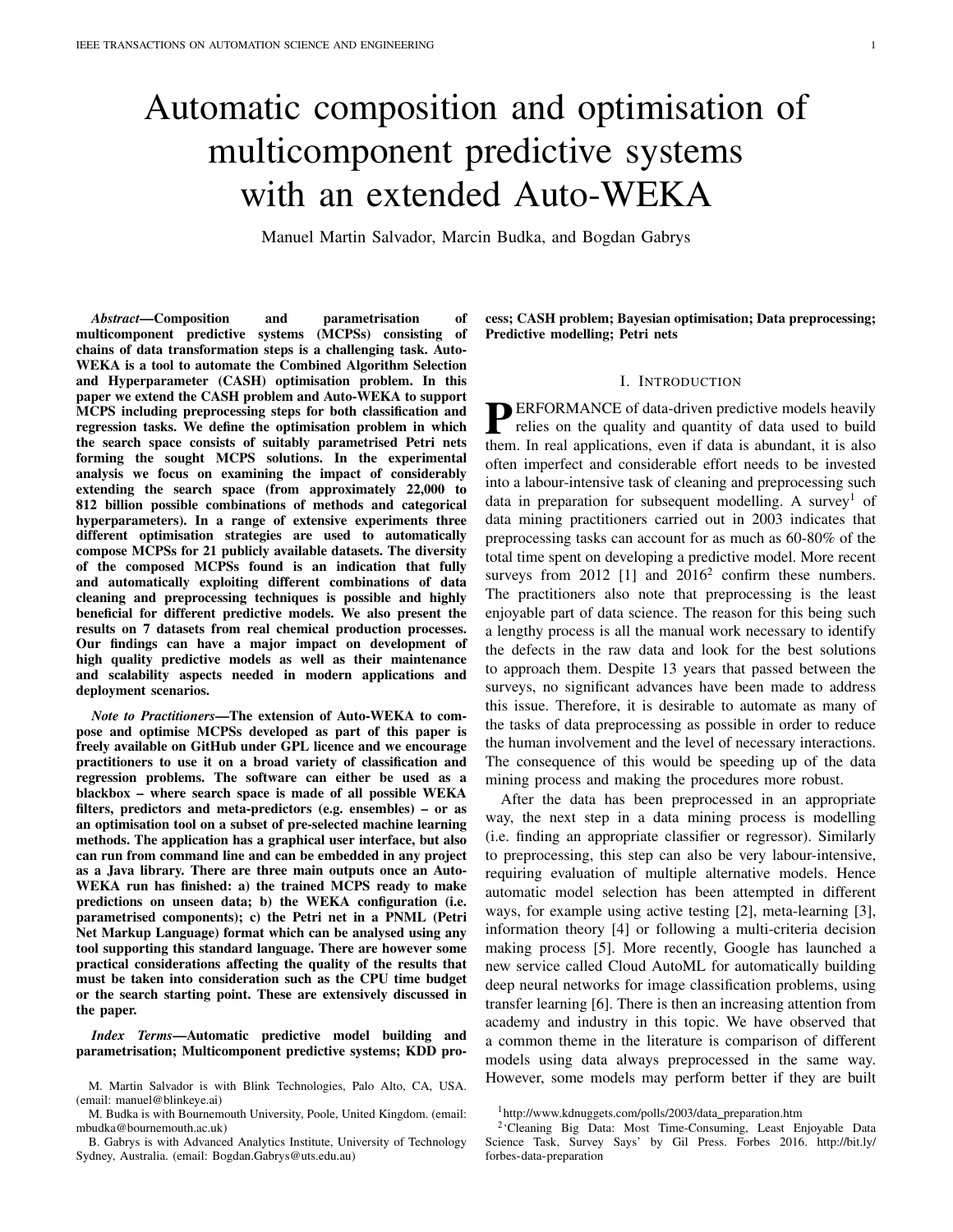#### TABLE II SUMMARY OF SEARCH SPACES. MV = MISSING VALUE REPLACEMENT, OU = OUTLIER DETECTION AND REMOVAL, TR = TRANSFORMATION, DR = DIMENSIONALITY REDUCTION, SA = SAMPLING, P = PREDICTOR,  $MP = META-PREDICTOR, CH = EXPANDING COMPLEX$ HYPERPARAMETERS. \* SIZE CONSIDERING ONLY METHODS, CATEGORICAL AND COMPLEX HYPERPARAMETERS.

|             | OU | TR | DR | SА | MP | CН | $Size*$     |
|-------------|----|----|----|----|----|----|-------------|
| <b>PREV</b> |    |    |    |    |    |    | 21,560      |
| <b>NEW</b>  |    |    |    |    |    |    | 2,369,598   |
| <b>FULL</b> |    |    |    |    |    |    | 812 billion |

|                                                              | TABLE III |  |
|--------------------------------------------------------------|-----------|--|
| NUMBER OF PARAMETERS OF THE AVAILABLE PREPROCESSING METHODS. |           |  |

| Method                            | Num.           | Categorical    |              |  |  |  |
|-----------------------------------|----------------|----------------|--------------|--|--|--|
|                                   |                | Simple         | Complex      |  |  |  |
| Missing values (MV)               |                |                |              |  |  |  |
| No handling                       | $\mathbf{0}$   | 0              | 0            |  |  |  |
| <b>ReplaceMissingValues</b>       | $\Omega$       | $\theta$       | $\theta$     |  |  |  |
| <b>CustomReplaceMissingValues</b> | $\theta$       | М              | 0            |  |  |  |
| ļ<br>$(M)$ Zero                   | 0              | 0              | 0            |  |  |  |
| Ţ<br>(M) Mean                     | $\theta$       | $\theta$       | 0            |  |  |  |
| $\mu$<br>(M) Median               | $\overline{0}$ | $\overline{0}$ | 0            |  |  |  |
| Ţ<br>$(M)$ Min                    | $\theta$       | $\overline{0}$ | 0            |  |  |  |
| $(M)$ Max<br>ļ                    | $\overline{0}$ | $\theta$       | $\theta$     |  |  |  |
| (M) LastKnown<br>Ţ                | $\theta$       | $\theta$       | 0            |  |  |  |
| EMImputation                      | 3              | 1              | 0            |  |  |  |
| <b>Outliers (OU)</b>              |                |                |              |  |  |  |
| No handling                       | $\mathbf{0}$   | $\overline{0}$ | $\mathbf{0}$ |  |  |  |
| <b>RemoveOutliers</b>             | $\overline{0}$ | $\overline{0}$ | О            |  |  |  |
| ļ<br>(O) InterquartileRange (IQR) | $\overline{c}$ | $\theta$       | 0            |  |  |  |
| (O) BaggedLOF<br>ļ                | 1              | 1              | 0            |  |  |  |
| <b>Transformation</b> (TR)        |                |                |              |  |  |  |
| No transformation                 | $\mathbf{0}$   | $\overline{0}$ | 0            |  |  |  |
| Center                            | $\theta$       | $\theta$       | 0            |  |  |  |
| Standardize                       | $\overline{0}$ | $\overline{0}$ | 0            |  |  |  |
|                                   |                |                |              |  |  |  |
| Normalize                         | $\overline{c}$ | $\overline{0}$ | 0            |  |  |  |
| Wavelet                           | $\theta$       | $\theta$       | 0            |  |  |  |
| IndependentComponents             | 3              | 1              | 0            |  |  |  |
| Dimensionality reduction (DR)     |                |                |              |  |  |  |
| No reduction                      | 0              | 0              | 0            |  |  |  |
| PrincipalComponents (PCA)         | 3              | 1              | 0            |  |  |  |
| RandomSubset                      | $\overline{2}$ | 0              | 0            |  |  |  |
| <b>AttributeSelection</b>         | $\overline{0}$ | 0              | S,E          |  |  |  |
| (S) BestFirst<br>Ţ                | 1              | 1              | 0            |  |  |  |
| $\mu$<br>(S) GreedyStepwise       | $\overline{c}$ | 3              | 0            |  |  |  |
| (S) Ranker<br>ļ                   | 1              | 0              | 0            |  |  |  |
| ļ<br>(E) CfsSubsetEval            | $\theta$       | 2              | 0            |  |  |  |
| (E) CorrelationAttributeEval<br>ļ | $\theta$       | $\theta$       | 0            |  |  |  |
| (E) GainRatioAttributeEval<br>Ţ   | $\theta$       | $\theta$       | 0            |  |  |  |
| (E) InfoGainAttributeEval<br>ļ    | $\theta$       | $\overline{c}$ | 0            |  |  |  |
| (E) OneRAttributeEval<br>Ţ        | $\overline{c}$ | 1              | 0            |  |  |  |
| (E) PrincipalComponents<br>ļ      | $\overline{c}$ | 3              | 0            |  |  |  |
| Ţ<br>(E) ReliefFAttributeEval     | $\overline{c}$ | 1              | 0            |  |  |  |
| (E) Sym.UncertAttributeEval<br>ļ  | $\theta$       | 1              | 0            |  |  |  |
| Ţ<br>(E) WrapperSubsetEval        | $\overline{0}$ | $\overline{0}$ | 0            |  |  |  |
| PLSFilter                         | 1              | $\overline{4}$ | $\theta$     |  |  |  |
| Sampling (SA)                     |                |                |              |  |  |  |
| No sampling                       | $\mathbf{0}$   | $\overline{0}$ | 0            |  |  |  |
|                                   | $\overline{c}$ | $\overline{0}$ | 0            |  |  |  |
| Resample                          | $\overline{c}$ | 0              | 0            |  |  |  |
| ReservoirSample                   | 1              | 0              | $\theta$     |  |  |  |
| Periodic sampling                 |                |                |              |  |  |  |

TABLE IV NUMBER OF PARAMETERS OF THE AVAILABLE PREDICTORS.

|                                           | Num.             |                          | Categorical                          |
|-------------------------------------------|------------------|--------------------------|--------------------------------------|
| Method                                    |                  | Simple                   | Complex                              |
| Predictors (P)                            |                  |                          |                                      |
| BayesNet                                  | 0                | 1                        | Q                                    |
| Ļ<br>$(Q)$ local. $K2$                    | 1                | $\overline{4}$           | $\overline{0}$                       |
| ļ<br>(Q) local.HillClimber                | 1                | $\overline{\mathcal{L}}$ | $\boldsymbol{0}$                     |
| (Q) local.LAGDHillClimber                 | 3                | $\overline{4}$           | $\boldsymbol{0}$                     |
| ļ.<br>(Q) local.SimulatedAnnealing        | 3                | $\overline{2}$           | $\boldsymbol{0}$                     |
| (Q) local.TabuSearch                      | 3                | $\overline{4}$           | $\boldsymbol{0}$                     |
| $(Q)$ local.TAN<br>ļ.                     | 0                | $\overline{2}$           | $\boldsymbol{0}$                     |
| NaiveBayes                                | $\mathbf{0}$     | $\overline{2}$           | $\boldsymbol{0}$                     |
| NaiveBayesMultinomial                     | $\overline{0}$   | $\overline{0}$           | $\boldsymbol{0}$                     |
| Logistic                                  | 1                | $\mathbf{0}$             | $\boldsymbol{0}$                     |
| MLP                                       | 6                | 5                        | $\boldsymbol{0}$                     |
| SMO                                       | 1                | $\overline{c}$           | K                                    |
| $\frac{1}{r}$<br>(K) NormalizedPolyKernel | 1                | 1                        | $\boldsymbol{0}$                     |
| (K) PolyKernel<br>Ļ                       | 1                | 1                        | $\boldsymbol{0}$                     |
| $/$ (K) Puk                               | $\overline{c}$   | $\mathbf{0}$             | $\boldsymbol{0}$                     |
| (K) RBFKernel<br>ļ.                       | 1                | $\mathbf{0}$             | $\boldsymbol{0}$                     |
| SimpleLogistic                            | $\mathbf{0}$     | 3                        | $\boldsymbol{0}$                     |
| IBk                                       | 1                | $\overline{4}$           | А                                    |
| Ļ<br>(A) BallTree                         | $\overline{0}$   | 1                        | 2                                    |
| (A) CoverTree<br>ļ.                       | 1                | 1                        | 1                                    |
| (A) KDTree                                | $\overline{c}$   | 1                        | $\overline{c}$                       |
| (A) LinearNNSearch<br>ļ.                  | $\mathbf{0}$     | 1                        | $\boldsymbol{0}$                     |
| KStar                                     | 1                | $\overline{c}$           | $\boldsymbol{0}$                     |
| DecisionTable                             | $\boldsymbol{0}$ | 3                        | S                                    |
| $\frac{1}{2}$ (S) BestFirst               | 1                | $\overline{2}$           | $\boldsymbol{0}$                     |
| (S) GreedyStepwise<br>ļ.                  | $\overline{c}$   | 3                        | $\boldsymbol{0}$                     |
| (S) Ranker<br>ļ.                          | 1                | $\overline{0}$           | $\boldsymbol{0}$                     |
| JRip                                      | 2                | 2                        | 0                                    |
| OneR                                      | 1                | $\boldsymbol{0}$         | $\boldsymbol{0}$                     |
| PART                                      | 2                | 2                        | $\boldsymbol{0}$                     |
| ZeroR                                     | $\overline{0}$   | $\boldsymbol{0}$         | $\boldsymbol{0}$                     |
| DecisionStump                             | $\boldsymbol{0}$ | 0                        | $\boldsymbol{0}$                     |
| J48                                       | 2<br>1           | 5                        | $\boldsymbol{0}$<br>$\boldsymbol{0}$ |
| LMT                                       | 2                | 6<br>$\overline{c}$      | $\boldsymbol{0}$                     |
| REPTree<br>RandomForest                   | 3                | $\overline{2}$           | $\boldsymbol{0}$                     |
| RandomTree                                | 4                | $\overline{4}$           | $\theta$                             |
| Meta-predictors (MP)                      |                  |                          |                                      |
| LWL                                       | 0                | 2                        | А                                    |
| $\angle$ (A) BallTree                     | 0                | 1                        | 2                                    |
| $/$ (A) CoverTree                         | 1                | 1                        | 1                                    |
| (A) KDTree<br>ļ.                          | 2                | 1                        | 2                                    |
| (A) LinearNNSearch<br>ļ.                  | $\mathbf{0}$     | 1                        | $\boldsymbol{0}$                     |
| AdaBoostM1                                | 2                | 3                        | $\boldsymbol{0}$                     |
| AttributeSelectedClassifier               | $\overline{0}$   | $\overline{0}$           | S.E                                  |
| (S) BestFirst<br>Ţ                        | 1                | 1                        | 0                                    |
| / (S) GreedyStepwise                      | $\overline{2}$   | 3                        | $\mathbf{0}$                         |
| (S) Ranker<br>ļ                           | 1                | 0                        | 0                                    |
| (E) CfsSubsetEval<br>Ţ                    | 0                | 2                        | 0                                    |
| (E) GainRatioAttributeEval<br>Ľ           | 0                | 0                        | $\boldsymbol{0}$                     |
| (E) InfoGainAttributeEval<br>ļ            | 0                | 2                        | 0                                    |
| (E) OneRAttributeEval<br>J                | 2                | 1                        | 0                                    |
| (E) WrapperSubsetEval<br>ļ                | 0                | 0                        | 0                                    |
| Bagging                                   | 2                | 1                        | 0                                    |
| ClassificationViaRegression               | 0                | $\boldsymbol{0}$         | 0                                    |
| FilteredClassifier                        | 0                | $\boldsymbol{0}$         | 0                                    |
| LogitBoost                                | 5                | 4                        | 0                                    |
| MultiClassClassifier                      | 1                | 2                        | 0                                    |
| <b>RandomCommittee</b>                    | 1                | $\boldsymbol{0}$         | 0                                    |
| RandomSubSpace                            | 2                | 0                        | 0                                    |
| Stacking                                  | 0                | 1                        | 0                                    |
| Vote                                      | 0                | 1                        | $\boldsymbol{0}$                     |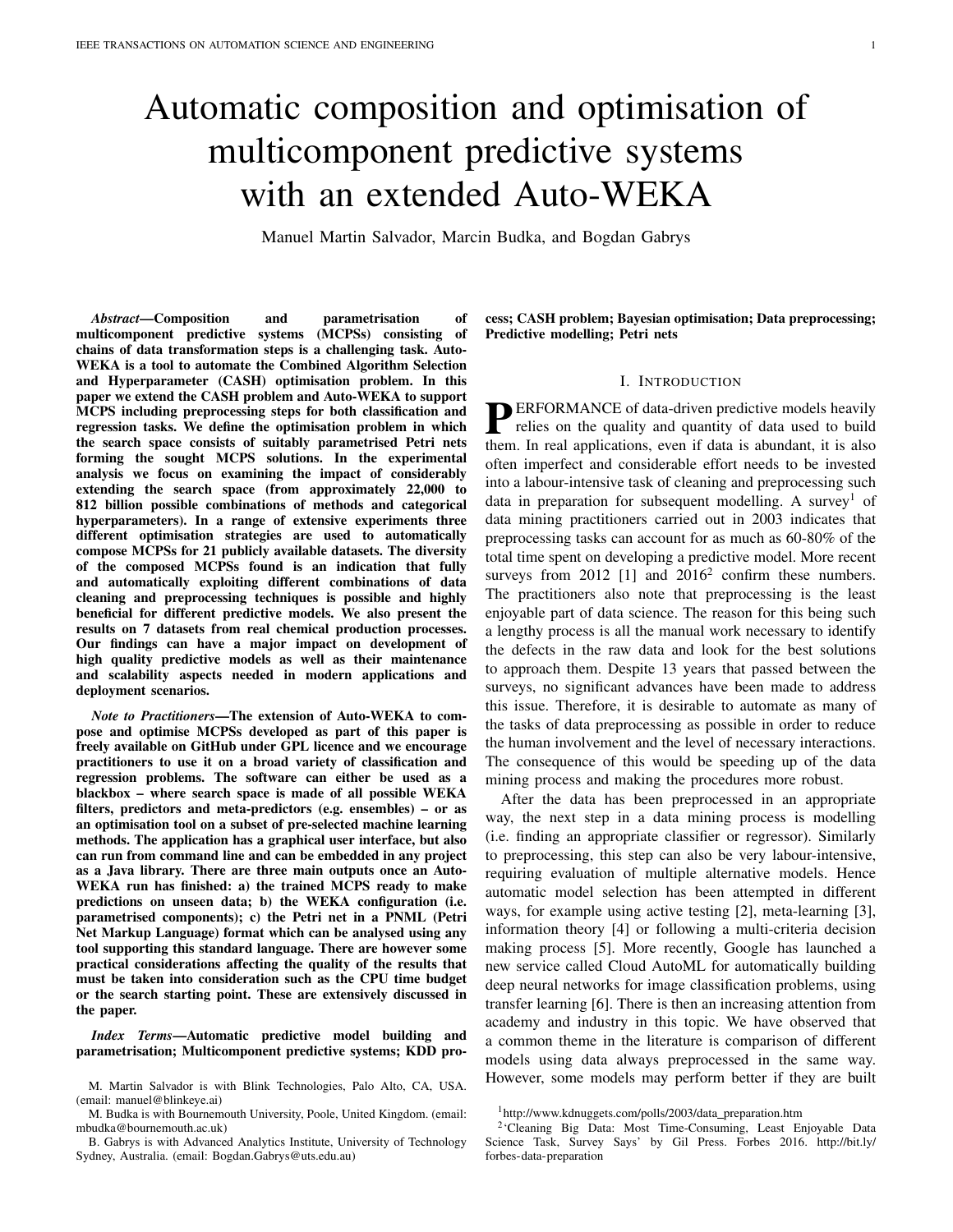Two SMBO strategies (SMAC and TPE) have been compared against two baselines (WEKA-Def and random search). The following experimental scenarios were devised:

WEKA-Def: All the predictors and meta-predictors listed in Table IV are run using WEKA's default hyperparameter values. Filters are not included in this strategy, although some predictors may perform specific preprocessing steps as part of their default behaviour.

Random search: The whole search space is randomly explored allowing 30 CPU core-hours for the process.

SMAC and TPE: An initial configuration is randomly selected and then the optimiser is run for 30 CPU corehours to explore the search space in an intelligent way, allowing for comparison with the random search.

In order to compare our results with the ones presented in [16] we have replicated the experimental settings as closely as possible. We have evaluated different optimisation strategies over 21 well-known datasets representing classification tasks (see Table V). Each dataset  $D = fD_{train}$ ;  $D_{test}g$  has been split into 70% training and 30% testing sets, unless partition was already provided. Please note that  $D_{train}$  is then split into 10-folds for Eq. 6 and therefore  $D_{test}$  is not used during the optimisation or training process at all (see Figure 4).

For each strategy we performed 25 runs with different random seeds within a 30 CPU core-hours optimisation time limit on Intel Xeon E5-2620 six-core 2.00GHz CPU. In the case a configuration step exceeds 30 minutes or 3GB of RAM to evaluate, its evaluation is aborted and not considered further. Once the optimisation process has finished, the returned MCPS is trained using the whole training set  $D_{train}$  and produce predictions for the testing set  $D_{test}$ . Please note that this budget limit may imply not finding the optimal solution in the optimisation problem.

Holdout error over  $D_{test}$  is denoted as  $E = L(Y_{test}; \hat{Y}_{test})$ . Random search, SMAC and TPE results have been calculated using the mean of 100,000 bootstrap samples (randomly selecting 4 of the 25 runs and keeping the one with lowest CV error as in original Auto-WEKA paper [16]), while only the lowest errors are reported for WEKA-Def.

## V. RESULTS

We organised our analysis around the following aspects: a) usefulness of automatic composition and parametrisation of MCPS; b) how efficient are Bayesian optimisation approaches (SMAC and TPE) in comparison to random search; c) impact of significantly extending the search space in the optimisation process; and d) identification of promising methods for each dataset.

#### *A. Usefulness of automatic composition and parametrisation*

An interesting aspect to analyse is if 30 CPU-core hours of automatic optimisation can beat a quick running of all WEKA classifiers with default hyperparameters. Table VI shows the results of Auto-WEKA experiments in the NEW search space using RANDOM, SMAC and TPE strategies compared to the WEKA-Def strategy. Not surprisingly, Auto-WEKA has been able to find better results for all datasets  $( > 0)$ . In fact,

TABLE V DATASETS, CONTINUOUS AND CATEGORICAL ATTRIBUTE COUNT, NUMBER OF CLASSES, AND NUMBER OF INSTANCES.

| <b>Dataset</b> | Cont     | <b>Disc</b>    | <b>Class</b>   | <b>Train</b> | <b>Test</b> |
|----------------|----------|----------------|----------------|--------------|-------------|
| abalone        | 7        | 1              | 28             | 2924         | 1253        |
| amazon         | 10000    | $\theta$       | 50             | 1050         | 450         |
| car            | 0        | 6              | 4              | 1210         | 518         |
| cifar10        | 3072     | 0              | 10             | 50000        | 10000       |
| cifar10small   | 3072     | $\theta$       | 10             | 10000        | 10000       |
| convex         | 784      | $\theta$       | 2              | 8000         | 50000       |
| dexter         | 20000    | 0              | 2              | 420          | 180         |
| dorothea       | 100000   | $\Omega$       | $\overline{c}$ | 805          | 345         |
| germancredit   | 7        | 13             | 2              | 700          | 300         |
| gisette        | 5000     | 0              | $\overline{c}$ | 4900         | 2100        |
| kddcup09app    | 192      | 38             | $\overline{c}$ | 35000        | 15000       |
| krvskp         | $\theta$ | 36             | 2              | 2238         | 958         |
| madelon        | 500      | $\overline{0}$ | $\overline{c}$ | 1820         | 780         |
| mnist          | 784      | 0              | 10             | 12000        | 50000       |
| mnistrot       | 784      | $\theta$       | 10             | 12000        | 50000       |
| secom          | 590      | $\theta$       | $\overline{c}$ | 1097         | 470         |
| semeion        | 256      | 0              | 10             | 1116         | 477         |
| shuttle        | 9        | $\theta$       | 7              | 43500        | 14500       |
| waveform       | 40       | $\theta$       | 3              | 3500         | 1500        |
| wineqw         | 11       | 0              | 11             | 3429         | 1469        |
| yeast          | 8        | $\theta$       | 10             | 1039         | 445         |

Auto-WEKA presents a significant improvement in 19 out of 21 datasets.

#### *B. Effectiveness of Bayesian optimisation over random search*

Another interesting aspect is to analyse how Bayesian optimisation approaches perform in comparison with just a random search. Table VII presents the results of Auto-WEKA runs for RANDOM, SMAC and TPE strategies in the NEW search space. SMAC has been able to find significantly better results in all datasets but one. Similarly, TPE outperforms random search in 18 out of 21 datasets.

## *C. Impact of extending the search space*

As shown in Table II, the size between search spaces vary a lot: PREV with over 21 thousands; NEW with over 2 million; and FULL with over 812 billion possible solutions. We are interested on analysing the impact of extending the search space in the classification performance for each strategy.

Table VIII presents the results of RANDOM, SMAC and TPE over the three different search spaces. In the majority of cases (52 of 63), the MCPSs found in the NEW search space achieve significantly better results than in the smaller search space PREV. In 32 out of 63 cases, the FULL search space also gets significantly better performance than in PREV. However, finding good MCPS within the same time budget (30 CPU-core hours) is more challenging due to a large increase in the search space size [37]. As an example, consider Figure 5 where the evolution of the best solution for 'madelon' dataset and SMAC strategy is represented over time for each of the 25 runs. Comparing Figures 5-a) and b) we can see that the rate of convergence is much higher in the smaller space (denoted as NEW). Nevertheless, the overall best-performing model for 'madelon' was found in the FULL space as seen in Table IX.

The way in which the search space is extended can have a considerable impact on the accuracy of the MCPS found.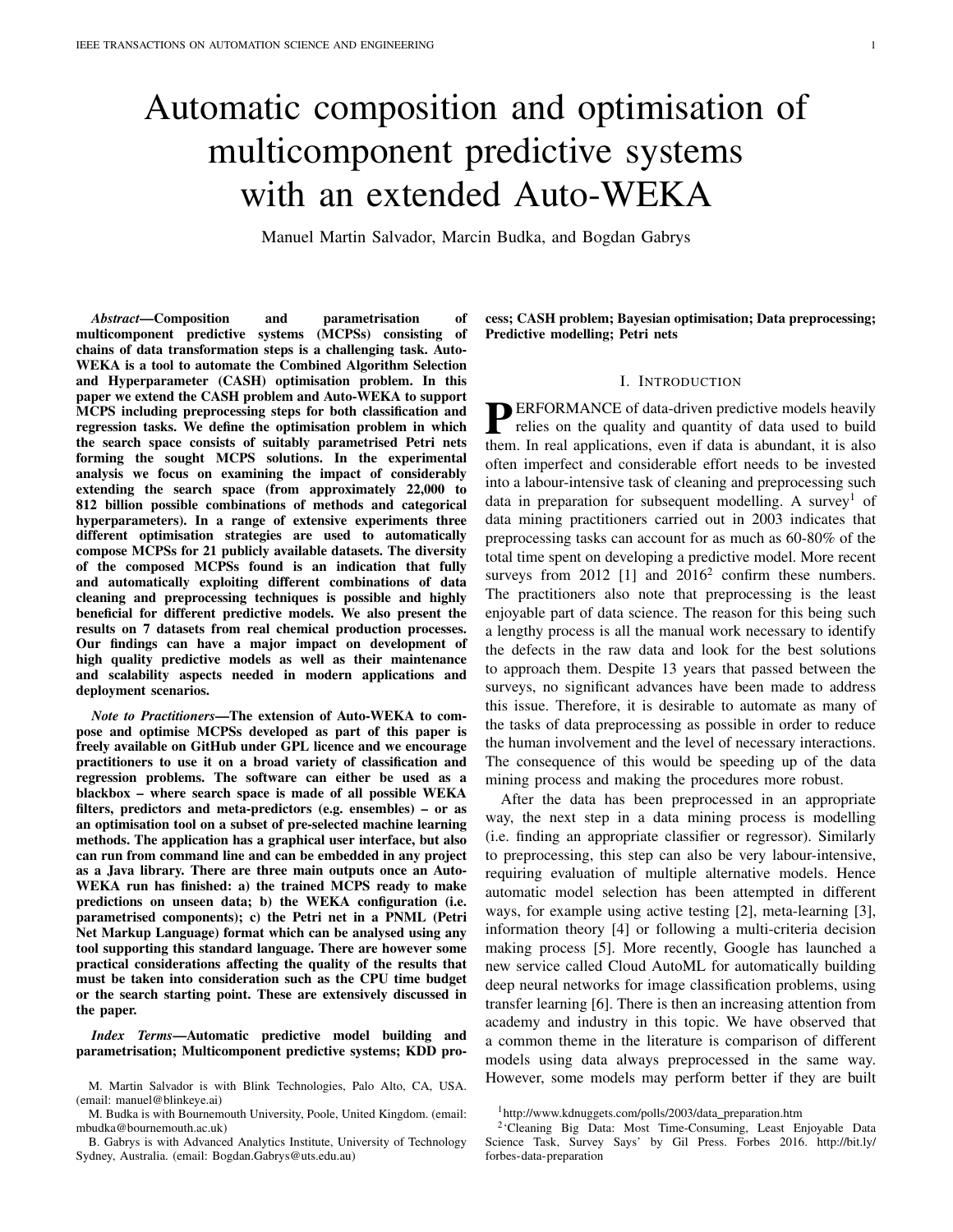#### **TABLE VI**

HOLDOUT ERROR E (% MISSCLASSIFICATION). LOWEST ERRORS REPORTED FOR WEKA-DEF AND AUTO-WEKA, BEING THE DIFFERENCE BETWEEN THE TWO. AGGREGATED MEAN HOLDOUT ERROR AND STANDARD DEVIATION ( ) FOR ALL AUTO-WEKA STRATEGIES AND SEARCH SPACES IS REPORTED. EACH AUTO-WEKA RUN HAD A 30 CPU CORE-HOURS BUDGET. AN UPWARD ARROW INDICATES A STATISTICALLY SIGNIFICANT IMPROVEMENT ( $p < 0.05$ ) with respect to best WEKA-DEF USING ONE-SAMPLE WILCOXON SIGNED-RANK TEST.

|                | <b>Best</b> | <b>Best</b>        |               | <b>Mean</b>      |        |                |
|----------------|-------------|--------------------|---------------|------------------|--------|----------------|
| <b>Dataset</b> |             | WEKA-Def Auto-WEKA |               | <b>Auto-WEKA</b> |        |                |
| abalone        | 73.18       | 71.43              | 1.75          | 73.12            | 0.62   | $\overline{u}$ |
| amazon         | 28.44       | 26.67              | 1.77          | 37.07            | 6.61   |                |
| car            | 0.77        | 0.00               | 0.77          | 0.06             | 0.12   | $\overline{u}$ |
| cifar10        | 64.27       | 52.28              | 11.99         | 56.21            | 3.47   | $\overline{u}$ |
| cifar10small   | 65.91       | 54.48              | 11.43         | 58.04            | 3.39   | $\overline{u}$ |
| convex         | 25.96       | 18.47              | 7.49          | 22.89            | 2.07   | $\overline{u}$ |
| dexter         | 8.89        | 5.00               | 3.89          | 7.50             | 1.23   | $\overline{u}$ |
| dorothea       | 6.96        | 4.64               | 2.32          | 5.22             | 0.21   | $\mathbf{u}$   |
| germancredit   | 27.33       | 23.33              | 4.00          | 25.44            | 1.38   | $\mathbf{u}$   |
| gisette        | 2.81        | 1.95               | 0.86          | 2.33             | 0.24   | $\mathbf{u}$   |
| kddcup09app    | 1.7405      |                    | 1.6700 0.0705 | 1.7339           | 0.0191 | $\overline{u}$ |
| krvskp         | 0.31        | 0.10               | 0.21          | 0.31             | 0.12   |                |
| madelon        | 21.38       | 15.64              | 5.74          | 17.61            | 1.44   | $\overline{u}$ |
| mnist          | 5.19        | 2.66               | 2.53          | 4.01             | 0.61   | $\overline{u}$ |
| mnistr         | 63.14       | 52.20              | 10.94         | 56.10            | 2.43   | $\overline{u}$ |
| secom          | 8.09        | 7.66               | 0.43          | 7.86             | 0.07   | $\overline{u}$ |
| semion         | 8.18        | 3.98               | 4.20          | 4.93             | 0.48   | $\mathbf{u}$   |
| shuttle        | 0.0138      |                    | 0.0100 0.0038 | 0.0100           | 0.0004 | $\overline{u}$ |
| waveform       | 14.40       | 14.00              | 0.40          | 14.26            | 0.15   | $\mathbf{u}$   |
| wineqw         | 37.51       | 32.33              | 5.18          | 32.94            | 0.43   | $\overline{u}$ |
| yeast          | 40.45       | 36.40              | 4.05          | 37.73            | 0.74   | $\mathbf{u}$   |

Additional hyperparameters allowing for extra tuning flexibility (PREV to NEW) improved the performance in most of the cases. However, adding more transitions to the MCPS (NEW) to FULL) does not seem to help on average, given the same CPU time limit. Nevertheless, the best MCPSs found in the FULL search space for 13 out of 28 datasets have better or comparable performance to the best solutions found in the NEW space as shown in Table IX.

## D. Identifying promising configurations

The best MCPSs found for each dataset are reported in Table IX, where each row represents a sequence of data transformations and predictive models as explained in Section IV. The solutions found for different datasets are quite diverse, and they often also vary a lot across the 25 random runs performed for each dataset. In order to better understand the observed differences in the MCPSs found we have also measured the average pairwise similarity of the 25 MCPSs found for each dataset and the variance of their performances (see Figure 6). To calculate the similarity between configurations a weighted sum of Hamming distances given by

$$
d\left(\begin{array}{cc}a_{i} & b\end{array}\right)=1 \qquad \frac{\sum_{i=1}^{n} (l_{i} & i)}{\sum_{i=1}^{n} l_{i}} \tag{7}
$$

is used, where  $a$  and  $b$  are MCPSs with N transitions,  $l_i$  2 is the weight for the *th transition and*  $*j*$  *is the* Hamming distance (a standard measure of string dissimilarity) of components at position *i*.

Weights have been fixed manually to  $=$  f2;1.5g in the NEW search space and  $= f(1, 1, 1, 1, 1, 2, 1.5g)$  in the FULL search space. One could however set the weights in a different

MEAN HOLDOUT ERROR  $E$  (% missclassification) and standard DEVIATION ( ) FOR RANDOM, SMAC AND TPE STRATEGIES IN THE NEW SEARCH SPACE. EACH AUTO-WEKA RUN HAD A 30 CPU CORE-HOURS BUDGET. AN UPWARD ARROW INDICATES A STATISTICALLY SIGNIFICANT IMPROVEMENT ( $p < 0.05$ ) with respect to RANDOM USING WILCOXON SIGNED-RANK TEST.

| <b>Dataset</b> |        | <b>RANDOM</b> |        | <b>SMAC</b> |                | <b>TPE</b> |        |                |  |  |
|----------------|--------|---------------|--------|-------------|----------------|------------|--------|----------------|--|--|
|                |        |               |        |             |                |            |        |                |  |  |
| abalone        | 72.52  | 0.22          | 72.21  | 0.13        | $\overline{u}$ | 72.01      | 0.21   | $\overline{u}$ |  |  |
| amazon         | 45.75  | 8.69          | 39.54  | 5.96        | $\mathbf{u}$   | 40.24      | 5.42   | $\overline{u}$ |  |  |
| car            | 0.47   | 0.16          | 0.38   | 0.12        | $\overline{u}$ | 0.21       | 0.10   | $\overline{u}$ |  |  |
| cifar10        | 58.91  | 3.67          | 56.44  | 2.90        | $\mathbf{u}$   | 55.60      | 2.77   | $\mathbf{u}$   |  |  |
| cifar10small   | 60.44  | 4.08          | 57.91  | 2.54        | $\mathbf{u}$   | 56.57      | 1.79   | $\mathbf{u}$   |  |  |
| convex         | 25.03  | 1.83          | 21.88  | 1.37        | $\mathbf{u}$   | 23.19      | 1.12   | $\overline{u}$ |  |  |
| dexter         | 7.54   | 1.25          | 6.42   | 0.42        | $\overline{u}$ | 6.19       | 0.49   | $\overline{u}$ |  |  |
| dorothea       | 6.25   | 0.56          | 5.95   | 0.49        | $\mathbf{u}$   | 5.92       | 0.53   | $\overline{u}$ |  |  |
| germancredit   | 21.31  | 0.34          | 19.66  | 0.75        | $\mathbf{u}$   | 19.89      | 0.40   | $\mathbf{u}$   |  |  |
| gisette        | 2.30   | 0.28          | 2.21   | 0.31        | $\overline{u}$ | 2.35       | 0.23   |                |  |  |
| kddcup09app    | 1.8000 | 0.0000        | 1.7985 | .0036<br>0  | $\overline{u}$ | 1.8000     | 0.0000 |                |  |  |
| krvskp         | 0.42   | 0.03          | 0.28   | 0.02        | $\overline{u}$ | 0.31       | 0.03   | $\overline{u}$ |  |  |
| madelon        | 19.20  | 1.91          | 15.61  | 0.70        | $\mathbf{u}$   | 16.03      | 0.41   | $\overline{u}$ |  |  |
| mnist          | 3.78   | 0.57          | 3.49   | 0.63        | $\mathbf{u}$   | 3.60       | 0.59   | $\mathbf{u}$   |  |  |
| mnistr         | 58.09  | 1.54          | 55.75  | 2.44        | $\mathbf{u}$   | 57.17      | 2.13   | $\overline{u}$ |  |  |
| secom          | 5.85   | 0.35          | 6.00   | 0.09        |                | 5.85       | 0.41   |                |  |  |
| semeion        | 4.82   | 0.35          | 4.48   | 0.47        | $\mathbf{u}$   | 4.28       | 0.37   | $\overline{u}$ |  |  |
| shuttle        | 0.0109 | 0.0028        | 0.0103 | 0.0016      | $\overline{u}$ | 0.0107     | 0.0026 | $\mathbf{u}$   |  |  |
| waveform       | 12.50  | (0.09)        | 12.33  | 0.08        | $\mathbf{u}$   | 12.43      | 0.04   | $\mathbf{u}$   |  |  |
| wineqw         | 33.08  | 0.24          | 32.64  | 0.27        | $\overline{u}$ | 32.67      | 0.18   | $\mathbf{u}$   |  |  |
| yeast          | 37.16  | 0.34          | 36.50  | 0.35        | $\overline{u}$ | 36.17      | 0.23   | $\mathbf{u}$   |  |  |

way depending on what components are believed to be more relevant. In this case, preprocessing transitions have the same weight while both predictors and meta-predictors have higher weights because of their importance [37].

It is worth mentioning that most of the MCPSs found for the 'waveform' dataset include a missing value replacement method even though there are no missing values in this dataset and therefore it doesn't have any effect on the data or the classification performance. The presence of such an unnecessary component likely stems from the fact that selecting a method for replacing missing values at random has a prior probability of  $0.75$  (i.e. 3 out of 4 possible actions as seen in Table IV) which means that it can be selected when randomly initialising the configurations of MCPSs to start from and using the search method which does not penalise unnecessary elements in the data processing chains. However, it is not the case with other components like 'Transformation' in which although the prior probability of selecting one of the available transformation methods is 5/6, selecting an appropriate method has a potential impact on the performance and therefore better transformation methods tend to be retained in the found solutions.

For illustrative purposes we have selected three interesting cases from Figure 6 for a more detailed analysis:

Low error variance and high MCPS similarity. Most of the best solutions found follow a very similar sequence of methods. Therefore similar classification performance is to be expected. For example, a repeated sequence in 'car' dataset with TPE optimisation is MultiLayerPerceptron  $(13/25)$  / AdaBoostM1 (22/25).

Low error variance and low MCPS similarity. Despite having different solutions, classification performance in a group of analysed datasets does not vary much. This can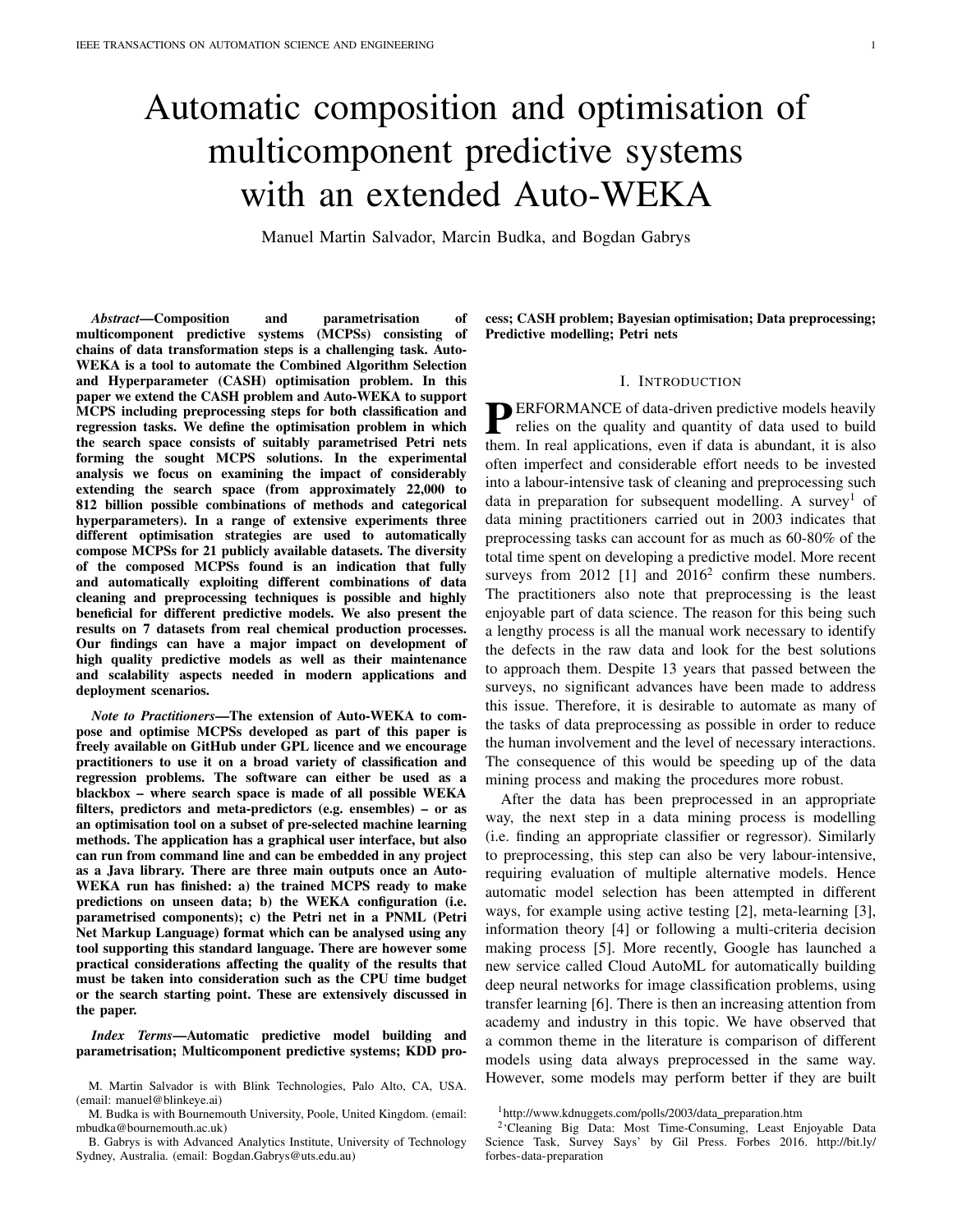$\overline{30}$ 

#### TABLE VIII

MEAN HOLDOUT ERROR E (% MISSCLASSIFICATION) AND STANDARD DEVIATION () FOR RANDOM, SMAC AND TPE WITH A 30 CPU CORE-HOURS BUDGET PER RUN. PREV COLUMNS CONTAIN THE VALUES REPORTED IN [16], WHILE NEW AND FULL COLUMNS CONTAIN THE RESULTS FOR THE SEARCH SPACES DESCRIBED IN SECTION IV. BOLDFACED VALUES INDICATE THE LOWEST MEAN CLASSIFICATION ERROR FOR EACH DATASET. AN UPWARD ARROW INDICATES A STATISTICALLY SIGNIFICANT IMPROVEMENT ( $p < 0.05$ ) with respect to PREV search space using one-sample WILCOXON SIGNED-RANK TEST.

| dataset      | <b>RANDOM</b> |               |            |  |        |             |  | <b>SMAC</b> |               |            |  |        |               | <b>TPE</b>     |             |        |            |  |        |             |  |
|--------------|---------------|---------------|------------|--|--------|-------------|--|-------------|---------------|------------|--|--------|---------------|----------------|-------------|--------|------------|--|--------|-------------|--|
|              | <b>PREV</b>   |               | <b>NEW</b> |  |        | <b>FULL</b> |  | <b>PREV</b> |               | <b>NEW</b> |  |        | <b>FULL</b>   |                | <b>PREV</b> |        | <b>NEW</b> |  |        | <b>FULL</b> |  |
|              |               |               |            |  |        |             |  |             |               |            |  |        |               |                |             |        |            |  |        |             |  |
| abalone      | 74.88         | 72.92         | 0.78       |  | 73.76  | 0.48        |  | 73.51       | 73.40         | 0.50       |  | 73.16  | 0.66          |                | 72.94       | 73.03  | 0.40       |  | 73.26  | 0.54        |  |
| amazon       | 41.11         | 39.18         | 9.17       |  | 56.65  | 15.60       |  | 33.99       | 36.28         | 4.41       |  | 49.11  | 16.00         |                | 36.59       | 35.71  | 4.60       |  | 54.06  | 11.79       |  |
| car          | 0.01          | 0.13          | 0.15       |  | 1.84   | 1.04        |  | 0.40        | 0.05          | 0.11       |  | 0.20   | 0.23          | $\overline{u}$ | 0.18        | 0.01   | 0.04       |  | 0.05   | $0.12$ "    |  |
| cifar10      | 69.72         | 58.21         | 3.65       |  | 66.59  | 3.35        |  | 61.15       | 55.52         | 2.90       |  | 68.55  | 3.71          |                | 66.01       | 54.88  | 2.82       |  | 65.30  | 4.29        |  |
| cifar10small | 66.12         | 59.85         | 4.32       |  | 71.61  | 4.55        |  | 56.84       | 57.85         | 2.62       |  | 71.82  | 8.07          |                | 57.01       | 56.43  | 1.74       |  | 68.40  | 7.00        |  |
| convex       | 31.20         | 24.76         | 1.90       |  | 33.02  | 5.32        |  | 23.17       | 21.31         | 1.48       |  | 24.52  | 2.17          |                | 25.59       | 22.62  | 1.03       |  | 30.57  | 3.74        |  |
| dexter       | 9.18          | 8.27          | 1.19       |  | 11.27  | 2.70        |  | 7.49        | 7.31          | 0.85       |  | 8.13   | 4.02          |                | 8.89        | 6.90   | 1.18       |  | 8.00   | $1.82$ "    |  |
| dorothea     | 5.22          | 5.27          | 0.15       |  | 5.37   | 0.40        |  | 6.21        | 5.12          | 0.27       |  | 5.49   | 0.35          |                | 6.15        | 5.25   | 0.16       |  | 5.12   | 0.31        |  |
| germancredit | 29.03         | 25.40         | 1.56       |  | 26.87  | 1.42        |  | 28.24       | 25.43         | 1.55       |  | 26.67  | 1.20          |                | 27.54       | 25.49  | 0.95       |  | 26.63  | 1.24        |  |
| gisette      | 4.62          | 2.28          | 0.24       |  | 3.36   | 1.39        |  | 2.24        | 2.35          | 0.26       |  | 2.74   | 1.57          |                | 3.94        | 2.37   | 0.19       |  | 2.86   | 0.46        |  |
| kddcup09app  | 1.7400        | 1.7214        | 0296       |  | 1.7403 | 0.1103      |  | 1.7358      | .7400         | .0000      |  |        | 1.7400 0.0000 |                | 1.7381      | .7400  | .0000      |  | 1.7400 | 0.0000      |  |
| krvskp       | 0.58          | 0.34          | 0.10       |  | 0.39   | 0.15        |  | 0.31        | 0.23          | 0.11       |  | 0.39   | 0.07          |                | 0.54        | 0.36   | 0.09       |  | 0.33   | $0.08$ "    |  |
| madelon      | 24.29         | 19.11         | 1.30       |  | 23.80  | 4.53        |  | 21.56       | 16.80         | 0.95       |  | 17.16  | 3.68          |                | 21.12       | 16.91  | 0.52       |  | 17.59  | $2.59$ "    |  |
| mnist        | 5.05          | 4.00          | 0.68       |  | 10.93  | 5.57        |  | 3.64        | 4.08          | 0.38       |  | 10.57  | 6.83          |                | 12.28       | 3.96   | 0.73       |  | 12.32  | 9.13        |  |
| mnistr       | 66.40         | 57.15         | 1.80       |  | 65.89  | 4.83        |  | 57.04       | 54.84         | 2.51       |  | 65.48  | 5.62          |                | 70.20       | 56.30  | 2.33       |  | 63.90  | $5.36$ "    |  |
| secom        | 8.03          | 7.88          | 0.05       |  | 7.87   | 0.00        |  | 8.01        | 7.87          | 0.01       |  | 7.87   | 0.00          |                | 8.10        | 7.84   | 0.08       |  | 7.87   | $0.00$ "    |  |
| semeion      | 6.10          | 4.78          | 0.59       |  | 8.20   | 1.40        |  | 5.08        | 5.09          | 0.49       |  | 5.46   | 0.77          |                | 8.26        | 4.91   | 0.21       |  | 6.31   | 1.12        |  |
| shuttle      |               | 0.0157 0.0100 | .0005      |  | 0.0217 | 0.0225      |  |             | 0.0130 0.0100 | .0005      |  | 0.0075 | .0054<br>1    |                | 0.0145      | 0.0100 | 0003       |  | 0.0077 | $.0029$ "   |  |
| waveform     | 14.27         | 14.26         | 0.16       |  | 14.28  | 0.46        |  | 14.42       | 14.17         | 0.09       |  | 13.99  | 0.30          |                | 14.23       | 14.34  | 0.14       |  | 14.05  | 0.25        |  |
| wineqw       | 34.41         | 32.99         | 0.58       |  | 36.64  | 1.48        |  | 33.95       | 32.89         | 0.31       |  | 34.14  | 0.76          |                | 33.56       | 32.93  | 0.33       |  | 34.09  | 0.44        |  |
| yeast        | 43.15         | 37.68         | 0.75       |  | 40.86  | 1.05        |  | 40.67       | 37.60         | 0.64       |  | 39.01  | 0.78          |                | 40.10       | 37.89  | 0.78       |  | 38.91  | 0.66        |  |



Fig. 5. 10-fold CV error of best solutions found over time for 'madelon' dataset and SMAC strategy in a) NEW and b) FULL search spaces.

mean that the classification problem is not difficult and a range of different MCPSs can perform quite well on it. This is for instance the case of the solutions found for the 'secom' and 'kddcup09app' datasets.

High error variance and low MCPS similarity. In such cases, there are many differences between both the best MCPSs found and their classification performances. For instance, it is the case of 'amazon' dataset for which a high error variance was observed in all of the optimisation strategies (see Figure 6). We believe such difference likely results from a combination of difficulty of the classification task (i.e. high input dimensionality, large number of classes and a relatively small number of training samples)

and/or insufficient exploration from the random starting configuration in a very large space.

#### VI. APPLICATION TO PROCESS INDUSTRY

One motivation for automating the composition and optimisation of MCPSs was the need for speeding up the process of developing soft-sensors [38], which are predictive models based on easy-to-measure quantities used in the process industry. Main applications of soft-sensors are online prediction [39], process monitoring [40] and fault detection [41]. The most popular methods for process monitoring include Principal Component Analysis (PCA [42]) in a combination with a predictor, Multi-Layer Perceptron (MLP [43]), Radial Basis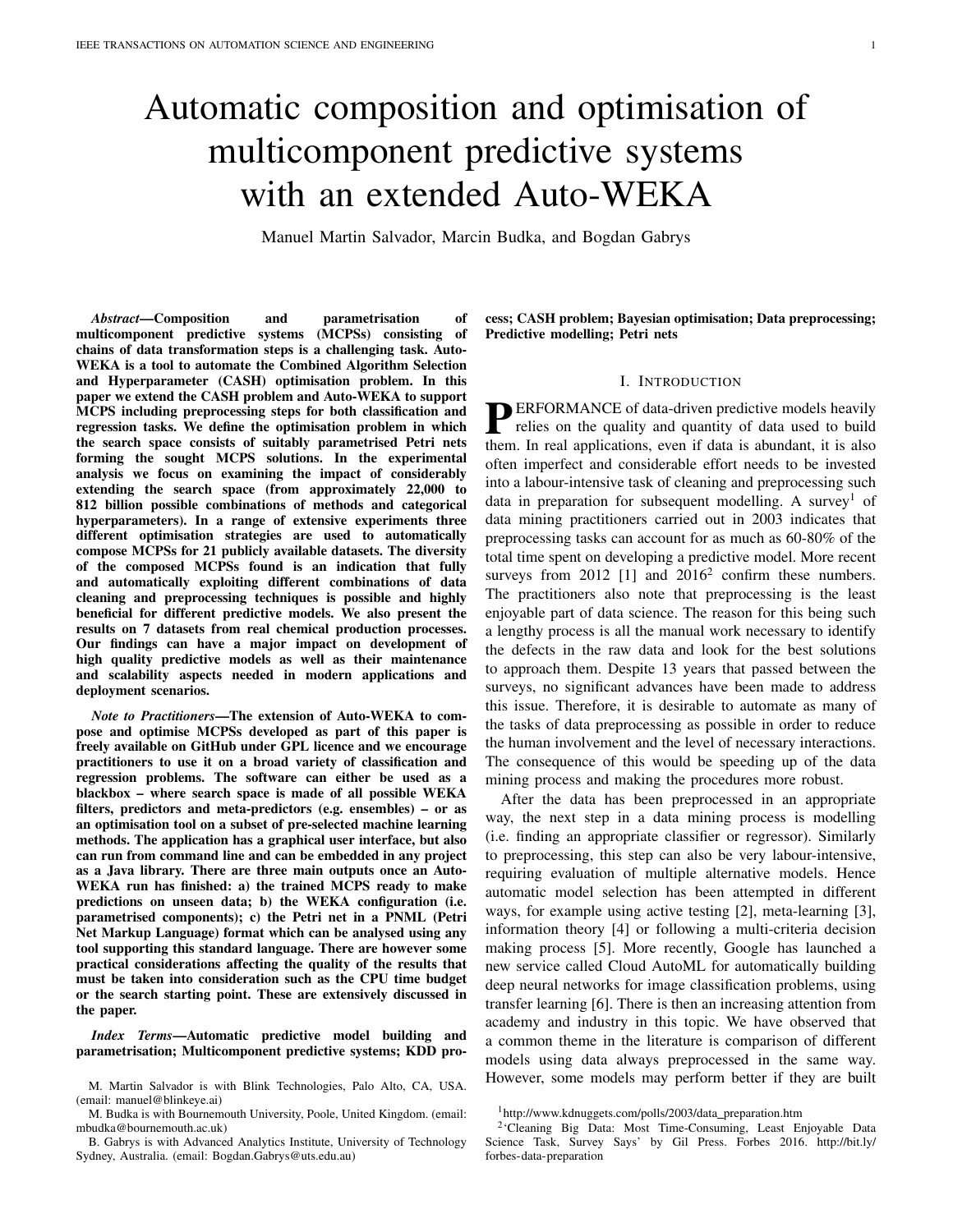#### TABLE IX

BEST MCPS FOR EACH DATASET IN NEW AND FULL SPACES AND ITS HOLDOUT ERROR. MV = MISSING VALUE REPLACEMENT, OU = OUTLIER DETECTION AND REMOVAL, TR = TRANSFORMATION, DR = DIMENSIONALITY REDUCTION, SA = SAMPLING.

| dataset      | space                   | $\overline{\text{MV}}$   | $\overline{\text{OU}}$   | $\overline{\text{TR}}$   | $\overline{\text{DR}}$   | $\overline{\text{SA}}$    | predictor               | meta-predictor              | E     |
|--------------|-------------------------|--------------------------|--------------------------|--------------------------|--------------------------|---------------------------|-------------------------|-----------------------------|-------|
| abalone      | <b>NEW</b>              |                          |                          |                          |                          |                           | $\overline{\text{MLP}}$ | RandomCommittee             | 71.43 |
|              | <b>FULL</b>             | Median                   | $\overline{\phantom{a}}$ | Center                   | <b>RandomSubset</b>      | Resample                  | Logistic                | Bagging                     | 72.39 |
|              | <b>NEW</b>              |                          | $\overline{a}$           |                          |                          |                           | SimpleLogistic          | <b>RandomSubSpace</b>       | 26.67 |
| amazon       | <b>FULL</b>             | Min                      | $\overline{\phantom{a}}$ | Normalize                | <b>RandomSubset</b>      | ÷,                        | NaiveBayesMult.         | RandomSubSpace              | 20.89 |
|              | <b>NEW</b>              | $\overline{a}$           | $\overline{\phantom{a}}$ |                          |                          |                           | $\overline{\text{SMO}}$ | <b>MultiClassClassifier</b> | 0.00  |
| car          | <b>FULL</b>             |                          | ä,                       | Standardize              |                          | Resample                  | <b>SMO</b>              | AdaBoostM1                  | 0.00  |
| cifar10      | <b>NEW</b>              | ÷,                       | $\overline{a}$           |                          |                          |                           | <b>RandomForest</b>     | MultiClassClassifier        | 52.28 |
|              | <b>FULL</b>             | L,                       | ä,                       | L,                       |                          | Resample                  | RandomTree              | Bagging                     | 59.63 |
| cifar10small | <b>NEW</b>              | L.                       |                          |                          |                          |                           | <b>RandomTree</b>       | MultiClassClassifier        | 54.48 |
|              | <b>FULL</b>             | $\overline{a}$           | $\overline{\phantom{a}}$ | ÷,                       | <b>RandomSubset</b>      | $\overline{\phantom{a}}$  | RandomTree              | AdaBoostM1                  | 59.97 |
|              | <b>NEW</b>              | L.                       | L,                       |                          | $\overline{\phantom{a}}$ |                           | <b>RandomForest</b>     | AdaBoostM1                  | 18.47 |
| convex       | <b>FULL</b>             | $\overline{a}$           | $\overline{\phantom{a}}$ | Center                   | ÷,                       | Resample                  | <b>RandomTree</b>       | AdaBoostM1                  | 22.97 |
|              | <b>NEW</b>              | L.                       |                          |                          |                          |                           | DecisionStump           | AdaBoostM1                  | 5.00  |
| dexter       | <b>FULL</b>             | $\overline{a}$           | $\overline{\phantom{a}}$ | $\overline{\phantom{m}}$ | $\overline{\phantom{a}}$ | Resample                  | VotedPerceptron         | AdaBoostM1                  | 5.00  |
| dorothea     | <b>NEW</b>              | ÷,                       | $\overline{\phantom{a}}$ |                          |                          |                           | OneR                    | <b>RandomSubSpace</b>       | 4.64  |
|              | <b>FULL</b>             | ÷,                       | $\overline{\phantom{a}}$ | Standardize              | $\overline{a}$           | REPTree<br>$\overline{a}$ |                         | LogitBoost                  | 4.64  |
|              | <b>NEW</b>              | L.                       | L.                       |                          |                          | ÷.                        | <b>LMT</b>              | <b>Bagging</b>              | 23.33 |
| germancredit | <b>FULL</b>             | Zero                     | $\overline{\phantom{a}}$ | Standardize              | <b>RandomSubset</b>      | L,                        | LMT                     | Bagging                     | 24.33 |
|              | $\overline{\text{NEW}}$ | L.                       | $\overline{a}$           |                          |                          | $\overline{a}$            | <b>NaiveBayes</b>       | <b>LWL</b>                  | 1.95  |
| gisette      | <b>FULL</b>             | $\overline{a}$           | $\overline{\phantom{a}}$ | $\overline{\phantom{a}}$ | $\overline{\phantom{a}}$ | $\overline{\phantom{a}}$  | VotedPerceptron         | RandomSubSpace              | 1.52  |
| kddcup09app  | <b>NEW</b>              | $\overline{\phantom{a}}$ | L.                       |                          |                          |                           | ZeroR                   | <b>LWL</b>                  | 1.67  |
|              | <b>FULL</b>             | L,                       | IQR                      | Standardize              | Attr. Selection          | Reservoir                 | BayesNet                | MultiClassClassifier        | 1.74  |
|              | <b>NEW</b>              | L.                       | L.                       |                          |                          |                           | <b>JRip</b>             | AdaBoostM1                  | 0.10  |
| krvskp       | <b>FULL</b>             | ÷,                       | $\overline{\phantom{a}}$ | Normalize                | $\overline{\phantom{a}}$ |                           | <b>JRip</b>             | AdaBoostM1                  | 0.21  |
| madelon      | <b>NEW</b>              | $\overline{a}$           | $\overline{a}$           | $\overline{a}$           |                          | $\overline{a}$            | <b>REPTree</b>          | RandomSubSpace              | 15.64 |
|              | <b>FULL</b>             |                          | $\overline{\phantom{a}}$ | $\overline{a}$           | <b>PCA</b>               | $\overline{a}$            | <b>IBk</b>              | LogitBoost                  | 12.82 |
| mnist        | <b>NEW</b>              |                          | $\overline{a}$           |                          |                          |                           | SMO                     | MultiClassClassifier        | 2.66  |
|              | <b>FULL</b>             | Zero                     | $\overline{\phantom{a}}$ | Center                   |                          | $\overline{\phantom{a}}$  | J48                     | AdaBoostM1                  | 5.15  |
| mnistr       | <b>NEW</b>              | L.                       | $\overline{a}$           |                          |                          | ÷.                        | <b>RandomForest</b>     | <b>RandomCommittee</b>      | 52.20 |
|              | <b>FULL</b>             | Zero                     | $\overline{\phantom{a}}$ | Normalize                | L,                       |                           | <b>BayesNet</b>         | RandomSubSpace              | 56.33 |
|              | <b>NEW</b>              | L.                       |                          |                          |                          |                           | J48                     | AdaBoostM1                  | 7.66  |
| secom        | <b>FULL</b>             | $\overline{a}$           | $\overline{\phantom{a}}$ | Standardize              | $\overline{\phantom{a}}$ | Reservoir                 | ZeroR                   | FilteredClassifier          | 7.87  |
| semeion      | <b>NEW</b>              | $\overline{\phantom{a}}$ | ÷.                       | L.                       |                          | ÷.                        | <b>NaiveBayes</b>       | <b>LWL</b>                  | 3.98  |
|              | <b>FULL</b>             | EM                       | $\sim$                   | ÷                        | <b>PCA</b>               | $\overline{a}$            | <b>SMO</b>              | FilteredClassifier          | 4.61  |
| shuttle      | <b>NEW</b>              | $\overline{a}$           | ÷.                       |                          |                          |                           | <b>RandomForest</b>     | AdaBoostM1                  | 0.01  |
|              | <b>FULL</b>             | $\overline{a}$           | $\overline{\phantom{a}}$ | Center                   | $\overline{\phantom{a}}$ | Resample                  | REPTree                 | AdaBoostM1                  | 0.01  |
| waveform     | <b>NEW</b>              | ÷,                       |                          |                          |                          |                           | SMO                     | RandomSubSpace              | 14.00 |
|              | <b>FULL</b>             | ÷,                       | <b>IOR</b>               | Normalize                | $\overline{\phantom{a}}$ | $\overline{a}$            | <b>SMO</b>              | Attr.SelectedClassifier     | 13.40 |
|              | <b>NEW</b>              | L.                       | ÷.                       |                          |                          | $\overline{a}$            | <b>RandomForest</b>     | AdaBoostM1                  | 32.33 |
| wineqw       | <b>FULL</b>             | Mean                     | $\overline{\phantom{a}}$ | Wavelet                  | Attr.Selection           | L,                        | <b>IBk</b>              | RandomSubSpace              | 33.42 |
|              | <b>NEW</b>              | L.                       | ä,                       |                          |                          | L,                        | <b>RandomForest</b>     | Bagging                     | 36.40 |
| yeast        | <b>FULL</b>             | L,                       | $\blacksquare$           | Normalize                | $\overline{a}$           | $\overline{\phantom{a}}$  | RandomTree              | Bagging                     | 38.20 |



Fig. 6. Error variance vs. MCPS similarity in FULL search space

Function (RBF [44]) and Self Organizing Map (SOM [45]). [38] show that there are indeed dozens of methods to build soft sensors and each of them with various hyperparameters. Our experience in this field comes from past involvement in multiple projects with chemical engineering companies [46]– [48].

Raw data from chemical plants usually requires a considerable preprocessing and modelling effort [13], [49]. Although some WEKA predictors include inner preprocessing such as removal of missing values or normalisation, as shown previously in [17], many datasets need additional preprocessing to build effective predictive models. The fixed order of preprocessing nodes in the FULL search space has not been set arbitrarily – it follows the preprocessing guidelines that are common in process industry when developing predictive models (see e.g. [13], [38]).

We have carried out an experimental analysis on 7 datasets representing process monitoring tasks of real chemical processes (i.e. classification of 3 process states – low, normal and high). Four of these datasets have been made available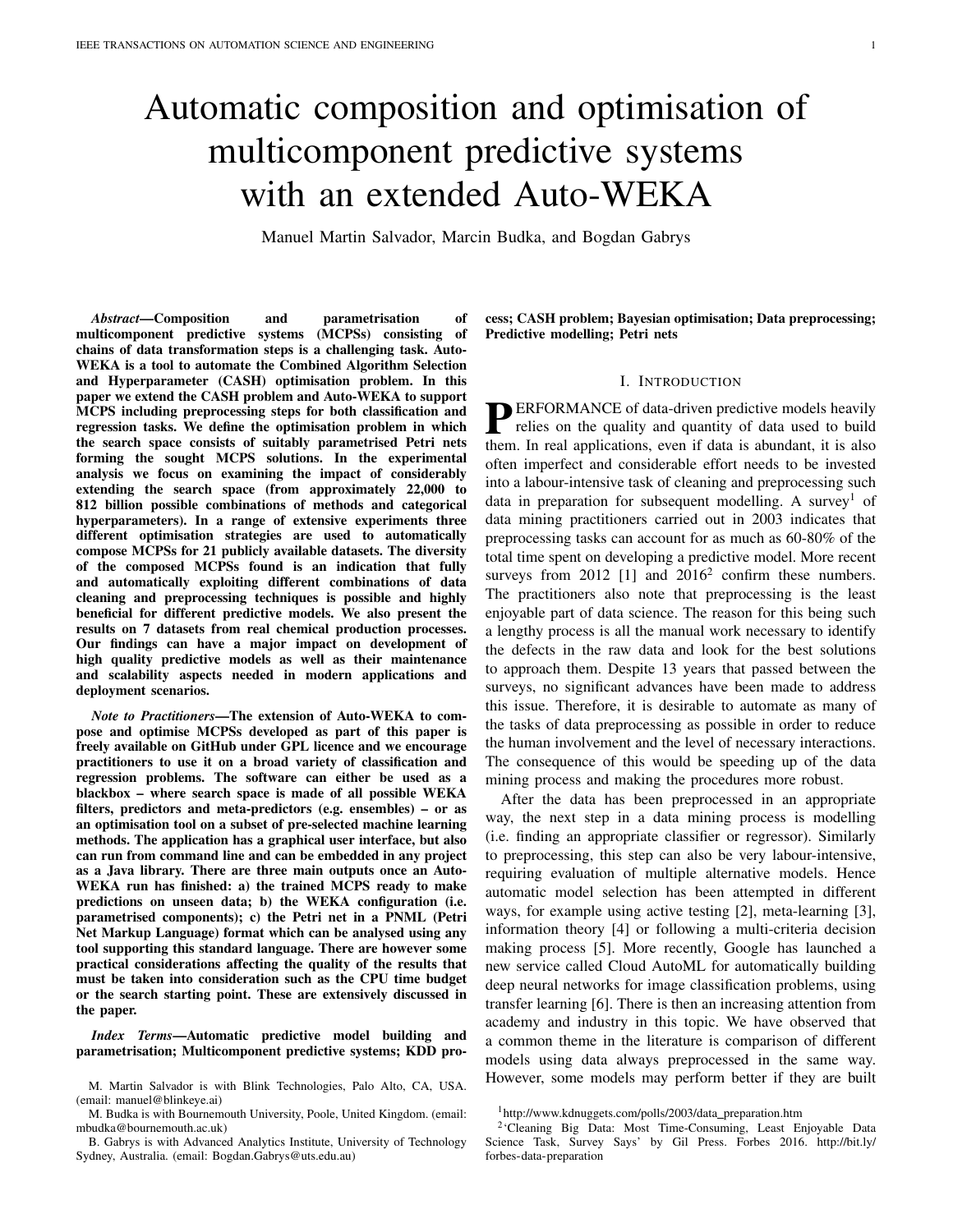#### TABLE X

BEST MCPS FOR PROCESS INDUSTRY DATASETS IN NEW AND FULL SPACES, HOLDOUT ERROR E AND DIFFERENCE WITH BASELINE (" INDICATES AN IMPROVEMENT). MV = MISSING VALUE REPLACEMENT, OU = OUTLIER REMOVAL, TR = TRANSFORMATION, DR = DIM. REDUCTION, SA = SAMPLING.

| $\overline{\phantom{a}}$ |                          |             |                     |                          | predictor   | meta-predictor       |       |          |
|--------------------------|--------------------------|-------------|---------------------|--------------------------|-------------|----------------------|-------|----------|
|                          |                          |             | ۰                   |                          | REPTree     | AdaBoostM1           | 51.04 | $-14.79$ |
| $\overline{\phantom{a}}$ | ۰                        | Wavelet     | <b>RandomSubset</b> | ۰                        | KStar       | <b>Bagging</b>       | 45.63 | $-9.38$  |
| $\overline{\phantom{a}}$ |                          |             | ۰                   | $\overline{\phantom{0}}$ | LMT         | AdaBoostM1           | 55.34 | $-22.90$ |
| $\overline{\phantom{a}}$ | $\overline{\phantom{a}}$ | Wavelet     | RandomSubset        | ۰                        | JRip        | FilteredClassifier   | 48.64 | $-16.20$ |
| ۰.                       |                          |             | ۰                   | ۰.                       | LMT         | AdaBoostM1           | 49.03 | "3.20"   |
| Median                   | ٠                        | Wavelet     | ۰                   |                          | REPTree     | FilteredClassifier   | 50.14 | "2.09"   |
| ۰                        |                          |             | ۰                   | $\overline{\phantom{0}}$ | JRip        | <b>Bagging</b>       | 43.72 | "7.37    |
| $\overline{\phantom{a}}$ | <b>IOR</b>               | Normalize   | ۰                   |                          | Logistic    | Bagging              | 40.98 | 10.11    |
| $\overline{\phantom{a}}$ |                          |             | ۰                   | $\overline{\phantom{0}}$ | JRip        | AdaBoostM1           | 35.74 | $-2.22$  |
| ٠                        |                          | Standardize | ۰                   | ۰                        | JRip        | RandomSubSpace       | 38.24 | $-4.74$  |
|                          |                          |             |                     | -                        | <b>PART</b> | Bagging              | 77.91 | "1.75    |
| ٠                        | ٠                        | Wavelet     | RandomSubset        | -                        | JRip        | FilteredClassifier   | 70.96 | 8.70     |
| $\overline{\phantom{a}}$ |                          |             | ۰                   | ۰.                       | Logistic    | MultiClassClassifier | 28.01 | "19.51"  |
| $\overline{\phantom{a}}$ |                          | Wavelet     | ۰                   | ۰                        | <b>MLP</b>  | FilteredClassifier   | 26.71 | '20.81   |
|                          |                          |             |                     |                          |             |                      |       |          |



Fig. 7. a) Mean 10-fold CV error and b) holdout error  $E$  with 95% bootstrap confidence intervals for process industry datasets. c) Total number of evaluations per dataset and strategy.

by Evonik Industries as part of the collaboration within the INFER project [50], and have been extensively used in previous studies [13], [51], [52]:

'absorber' which contains 38 continuous attributes from an absorption process. No additional information has been provided apart from this being a regression task;

'drier' with 19 continuous features from physical sensors (i.e. temperature, pressure and humidity) and the target value is the residual humidity of the product [51];

'oxeno' which contains 71 continuous attributes also from physical sensors and a target variable which is the product concentration measured in the laboratory [13]; and

'thermalox' which has 38 attributes from physical sensors and the two target values are concentrations of  $NO<sub>x</sub>$  and  $SO_x$  in the exhaust gases [51].

Due to confidentiality reasons the datasets listed above cannot

be published. However, 3 additional publicly available datasets from the same domain have also been used in the experiments:

'catalyst' with 14 attributes, where the task is to predict the activity of a catalyst in a multi-tube reactor [46];

'debutanizer' which has 7 attributes (temperature, pressure and flow measurements of a debutanizer column) and where the target value is the concentration of butane at the output of the column [53]; and

the 'sulfur' recovery unit, which is a system for removing environmental pollutants from acid gas streams before they are released into the atmosphere [54]. The washed out gases are transformed into sulfur. The dataset has five input features (flow measurements) and two target values: concentration of  $H_2S$  and  $SO_2$ .

The results presented in Figure 7 show that including such preprocessing steps has allowed, on average, to find better MCPSs than in the NEW search space for selected datasets. Although the difference is small, that implies that considerably extending the search space does not only have major negative effects but also can be positive for the predictive performance on these datasets. It is interesting to highlight that random search was able to find the MCPSs with lowest holdout error in half of the cases, but on the other hand also presents a higher error variance. We believe that the reason behind this is that random search has evaluated more models than SMAC for almost all the runs (see Figure 7-c)). This suggests that random search – which evaluates more potential solutions and explores more regions of the search space – can, and in these few cases has found better solutions than SMAC.

The best MCPSs found for the chemical datasets are shown at the end of Table X. These solutions outperform the four most popular methods for building soft sensors for process monitoring (PCA, MLP, RBF and SOM) in 4 out of 7 datasets (see in Table X). Also, MCPSs including an attribute selection step have a considerable improvement of performance with respect to NEW (e.g. 'absorber', 'catalyst' and 'sulfur').

We also can see in Figure 7 that there is a large difference between the CV error and the holdout test error in some of these datasets (e.g.  $= 2.60\%$  to  $E = 61.27\%$  in 'catalyst'). This is due to the evolving nature of some chemical processes over time. The test set (last 30% of samples) can